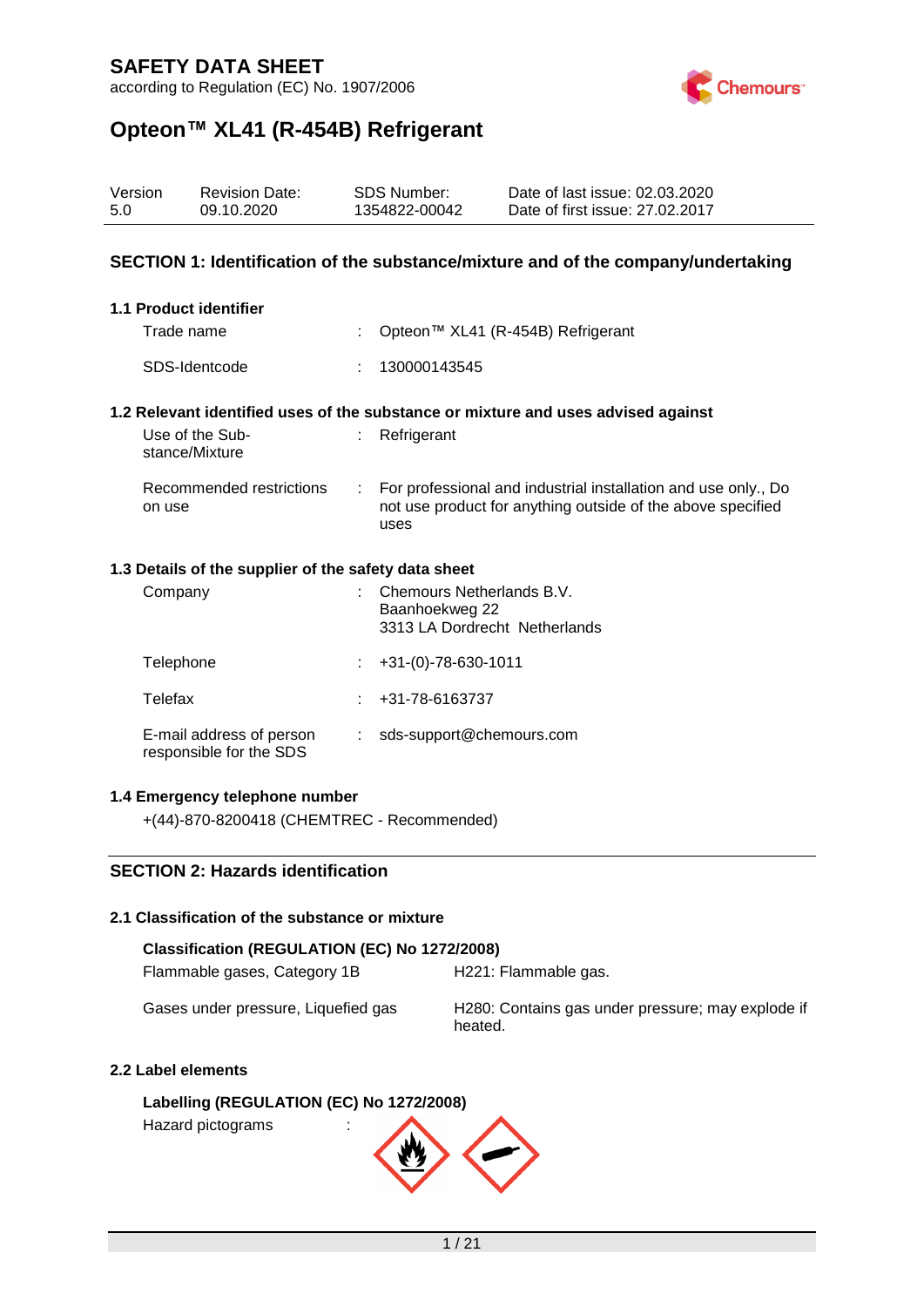according to Regulation (EC) No. 1907/2006



## **Opteon™ XL41 (R-454B) Refrigerant**

| Version<br>5.0           | <b>Revision Date:</b><br>09.10.2020 |                                      | <b>SDS Number:</b><br>1354822-00042                                                                                             | Date of last issue: 02.03.2020<br>Date of first issue: 27,02,2017                                              |  |
|--------------------------|-------------------------------------|--------------------------------------|---------------------------------------------------------------------------------------------------------------------------------|----------------------------------------------------------------------------------------------------------------|--|
| Signal word              |                                     |                                      | Danger                                                                                                                          |                                                                                                                |  |
|                          | <b>Hazard statements</b>            | H <sub>221</sub><br>H <sub>280</sub> |                                                                                                                                 | Flammable gas.<br>Contains gas under pressure; may explode if heated.                                          |  |
| Precautionary statements |                                     |                                      | <b>Prevention:</b><br>Keep away from heat, hot surfaces, sparks, open<br>P210<br>flames and other ignition sources. No smoking. |                                                                                                                |  |
|                          |                                     | P377<br>P381                         | <b>Response:</b><br>stopped safely.                                                                                             | Leaking gas fire: Do not extinguish, unless leak can be<br>In case of leakage, eliminate all ignition sources. |  |
|                          |                                     | place.                               | Storage:<br>P410 + P403                                                                                                         | Protect from sunlight. Store in a well-ventilated                                                              |  |

#### **Additional Labelling**

Contains fluorinated greenhouse gases. (HFC-32)

#### **2.3 Other hazards**

This mixture contains no substance considered to be persistent, bioaccumulating and toxic (PBT). This mixture contains no substance considered to be very persistent and very bioaccumulating (vPvB).

Vapours are heavier than air and can cause suffocation by reducing oxygen available for breathing.

Misuse or intentional inhalation abuse may cause death without warning symptoms, due to cardiac effects.

Rapid evaporation of the product may cause frostbite. May displace oxygen and cause rapid suffocation.

#### **SECTION 3: Composition/information on ingredients**

#### **3.2 Mixtures**

#### **Components**

| Chemical name               | CAS-No.<br>EC-No.<br>Index-No.<br><b>Registration number</b> | Classification       | Concentration<br>(% w/w) |
|-----------------------------|--------------------------------------------------------------|----------------------|--------------------------|
| Difluoromethane#            | 75-10-5                                                      | Flam. Gas 1B; H221   | 68.9                     |
|                             | 200-839-4                                                    | Press. Gas Liquefied |                          |
|                             | 01-2119471312-47                                             | gas; H280            |                          |
| 2,3,3,3-Tetrafluoropropene# | 754-12-1                                                     | Flam. Gas 1B; H221   | 31.1                     |
|                             | 468-710-7                                                    | Press. Gas Liquefied |                          |
|                             | 01-0000019665-61                                             | gas; H280            |                          |

# Voluntarily-disclosed non-hazardous substance For explanation of abbreviations see section 16.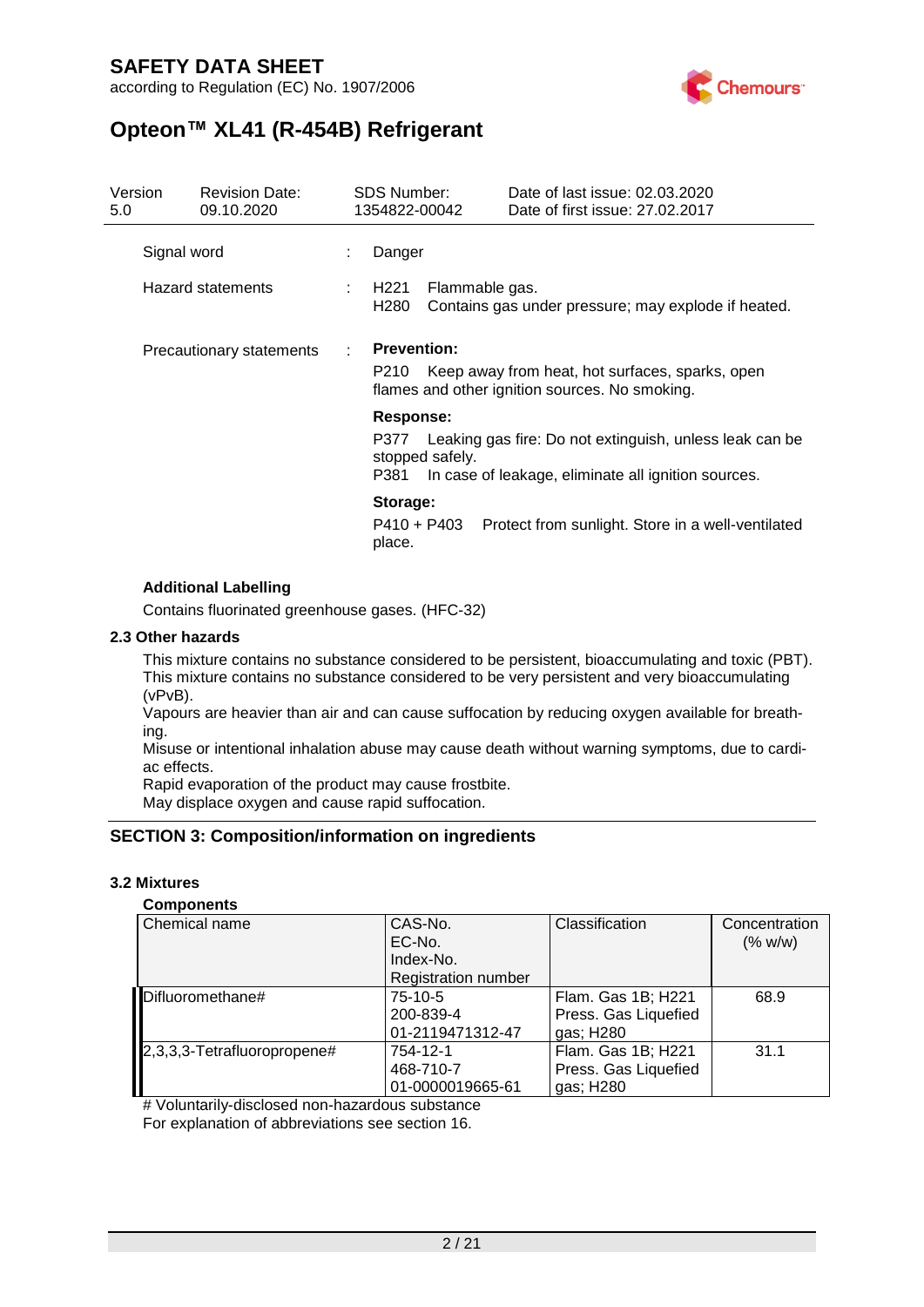according to Regulation (EC) No. 1907/2006



# **Opteon™ XL41 (R-454B) Refrigerant**

| Version | <b>Revision Date:</b> | SDS Number:   | Date of last issue: 02.03.2020  |
|---------|-----------------------|---------------|---------------------------------|
| 5.0     | 09.10.2020            | 1354822-00042 | Date of first issue: 27.02.2017 |

#### **SECTION 4: First aid measures**

| 4.1 Description of first aid measures                                                                                                                                                                                                               |
|-----------------------------------------------------------------------------------------------------------------------------------------------------------------------------------------------------------------------------------------------------|
| In the case of accident or if you feel unwell, seek medical ad-<br>vice immediately.<br>When symptoms persist or in all cases of doubt seek medical<br>advice.                                                                                      |
| No special precautions are necessary for first aid responders.<br>÷                                                                                                                                                                                 |
| If inhaled, remove to fresh air.<br>Get medical attention if symptoms occur.                                                                                                                                                                        |
| Thaw frosted parts with lukewarm water. Do not rub affected<br>area.<br>Get medical attention immediately.                                                                                                                                          |
| Get medical attention immediately.<br>÷                                                                                                                                                                                                             |
| Ingestion is not considered a potential route of exposure.                                                                                                                                                                                          |
| 4.2 Most important symptoms and effects, both acute and delayed                                                                                                                                                                                     |
| May cause cardiac arrhythmia.                                                                                                                                                                                                                       |
| Other symptoms potentially related to misuse or inhalation<br>abuse are<br>Cardiac sensitisation<br>Anaesthetic effects<br>Light-headedness<br><b>Dizziness</b><br>confusion<br>Lack of coordination<br><b>Drowsiness</b><br><b>Unconsciousness</b> |
| Contact with liquid or refrigerated gas can cause cold burns<br>and frostbite.                                                                                                                                                                      |
| 4.3 Indication of any immediate medical attention and special treatment needed                                                                                                                                                                      |
| Because of possible disturbances of cardiac rhythm, cate-<br>cholamine drugs, such as epinephrine, that may be used in<br>situations of emergency life support should be used with spe-                                                             |
|                                                                                                                                                                                                                                                     |

| 5.1 Extinguishing media      |                                                                               |
|------------------------------|-------------------------------------------------------------------------------|
| Suitable extinguishing media | Water spray<br>Alcohol-resistant foam<br>Carbon dioxide (CO2)<br>Dry chemical |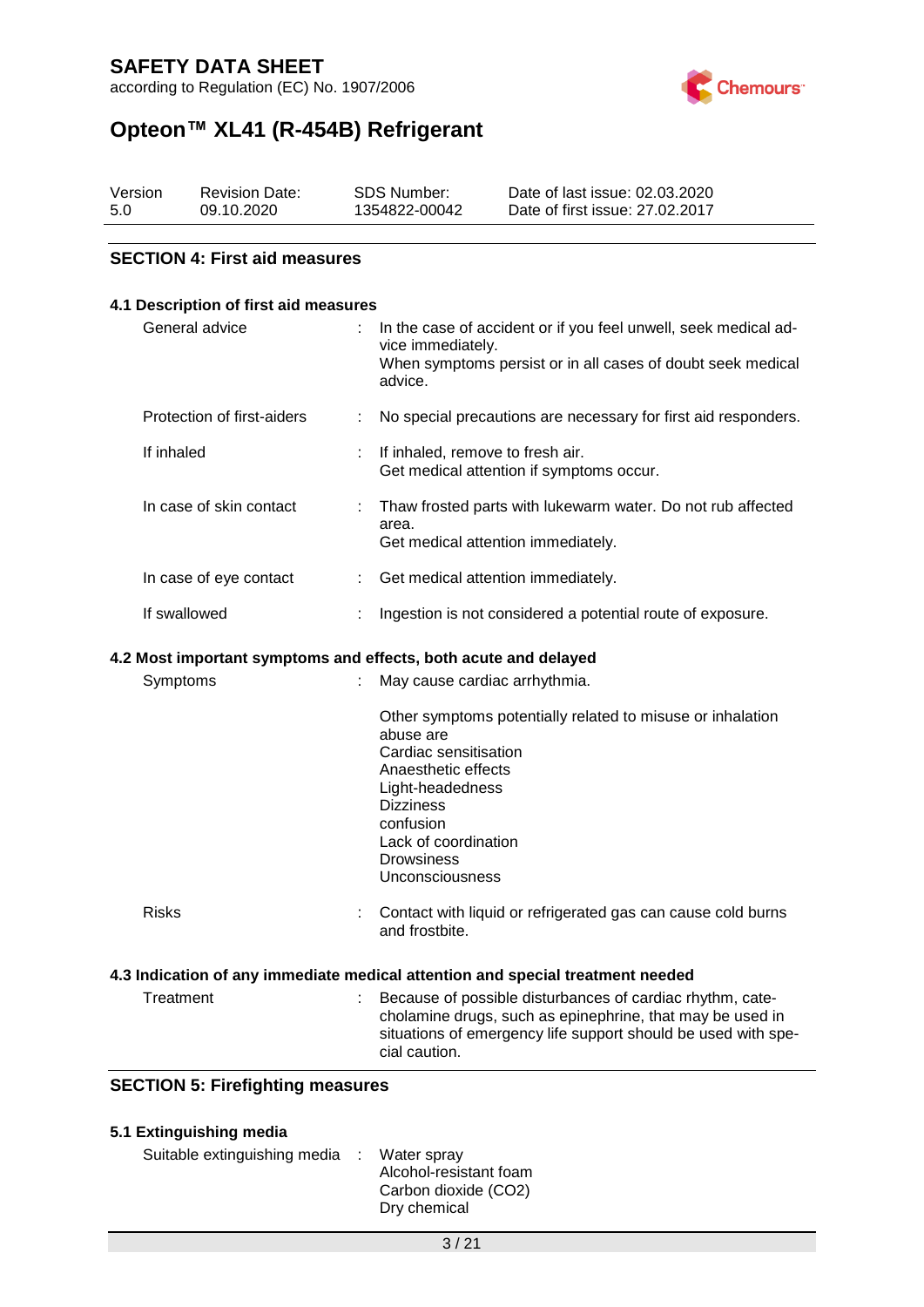according to Regulation (EC) No. 1907/2006



# **Opteon™ XL41 (R-454B) Refrigerant**

| Version<br>5.0                            |                  | <b>Revision Date:</b><br>09.10.2020                       |                                 | <b>SDS Number:</b><br>1354822-00042                                                                                                                                           | Date of last issue: 02.03.2020<br>Date of first issue: 27,02,2017                                                                                                                                                                                                                                                                              |
|-------------------------------------------|------------------|-----------------------------------------------------------|---------------------------------|-------------------------------------------------------------------------------------------------------------------------------------------------------------------------------|------------------------------------------------------------------------------------------------------------------------------------------------------------------------------------------------------------------------------------------------------------------------------------------------------------------------------------------------|
|                                           | media            | Unsuitable extinguishing                                  | $\mathbb{R}^{\mathbb{Z}}$       | None known.                                                                                                                                                                   |                                                                                                                                                                                                                                                                                                                                                |
|                                           |                  | 5.2 Special hazards arising from the substance or mixture |                                 |                                                                                                                                                                               |                                                                                                                                                                                                                                                                                                                                                |
| Specific hazards during fire-<br>fighting |                  | $\mathcal{L}$                                             | due to the high vapor pressure. | Vapours may form flammable mixture with air<br>Exposure to combustion products may be a hazard to health.<br>If the temperature rises there is danger of the vessels bursting |                                                                                                                                                                                                                                                                                                                                                |
|                                           | ucts             | Hazardous combustion prod-                                |                                 | Hydrogen fluoride<br>carbonyl fluoride<br>Carbon oxides<br>Fluorine compounds                                                                                                 |                                                                                                                                                                                                                                                                                                                                                |
|                                           |                  | 5.3 Advice for firefighters                               |                                 |                                                                                                                                                                               |                                                                                                                                                                                                                                                                                                                                                |
|                                           | for firefighters | Special protective equipment :                            |                                 |                                                                                                                                                                               | Wear self-contained breathing apparatus for firefighting if nec-<br>essary. Use personal protective equipment.                                                                                                                                                                                                                                 |
|                                           | ods              | Specific extinguishing meth-                              |                                 | stopped safely.<br>SO.<br>Evacuate area.                                                                                                                                      | Use extinguishing measures that are appropriate to local cir-<br>cumstances and the surrounding environment.<br>Fight fire remotely due to the risk of explosion.<br>Use water spray to cool unopened containers.<br>Leaking gas fire: Do not extinguish, unless leak can be<br>Remove undamaged containers from fire area if it is safe to do |

#### **SECTION 6: Accidental release measures**

#### **6.1 Personal precautions, protective equipment and emergency procedures**

| Personal precautions | Evacuate personnel to safe areas.                             |
|----------------------|---------------------------------------------------------------|
|                      | Only trained personnel should re-enter the area.              |
|                      | Remove all sources of ignition.                               |
|                      | Avoid skin contact with leaking liquid (danger of frostbite). |
|                      | Ventilate the area.                                           |
|                      | Follow safe handling advice (see section 7) and personal pro- |
|                      | tective equipment recommendations (see section 8).            |
|                      |                                                               |
|                      |                                                               |

### **6.2 Environmental precautions**

|                                                | Avoid release to the environment.                     |
|------------------------------------------------|-------------------------------------------------------|
|                                                | Prevent further leakage or spillage if safe to do so. |
| Environmental precautions<br>Final precautions | Retain and dispose of contaminated wash water.        |
|                                                |                                                       |

#### **6.3 Methods and material for containment and cleaning up**

| Methods for cleaning up | : Ventilate the area.                                  |
|-------------------------|--------------------------------------------------------|
|                         | Non-sparking tools should be used.                     |
|                         | Suppress (knock down) gases/vapours/mists with a water |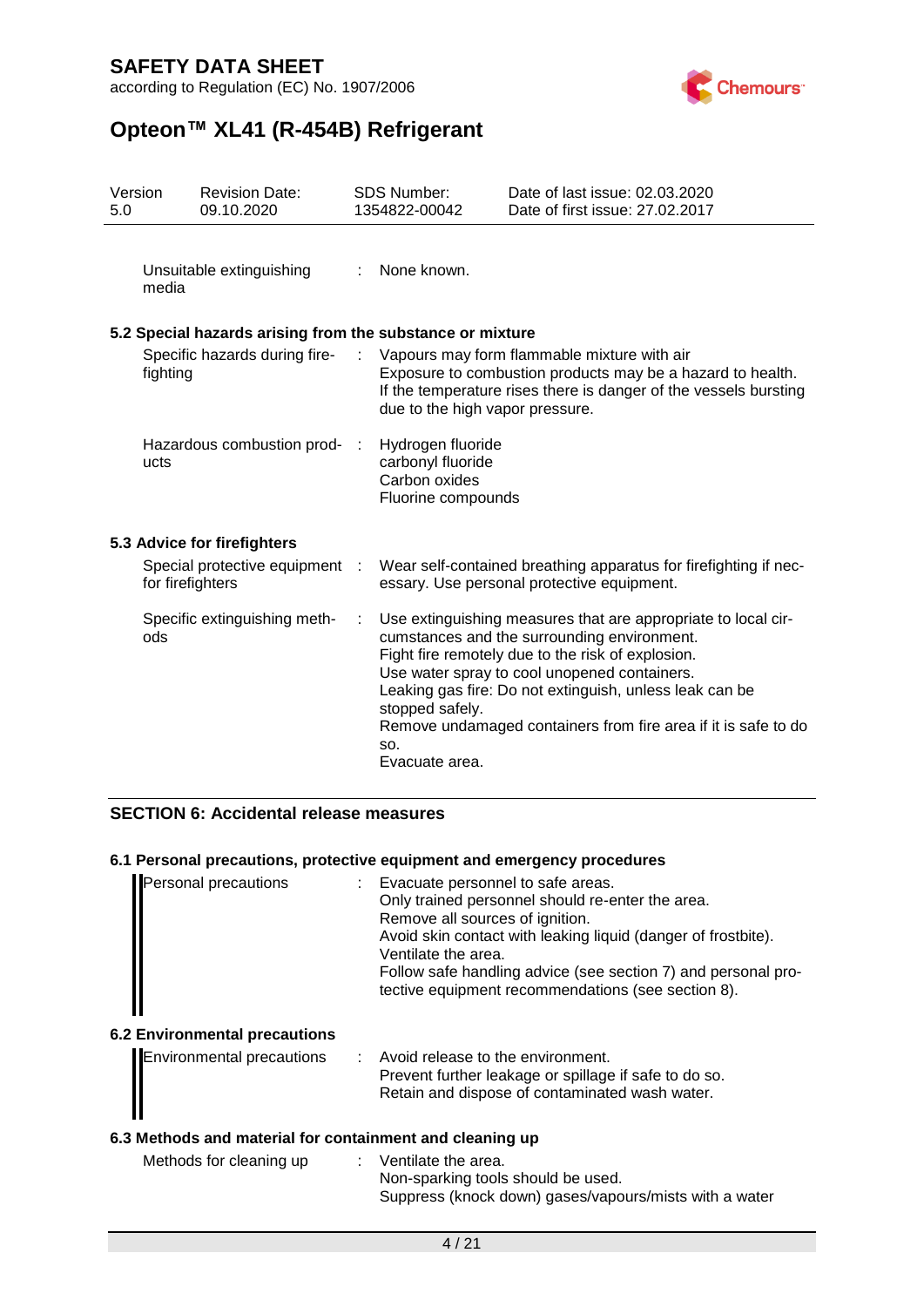according to Regulation (EC) No. 1907/2006



## **Opteon™ XL41 (R-454B) Refrigerant**

| Version | <b>Revision Date:</b> | <b>SDS Number:</b> | Date of last issue: 02.03.2020                                                                                                                                                                                                                                                                                                                    |
|---------|-----------------------|--------------------|---------------------------------------------------------------------------------------------------------------------------------------------------------------------------------------------------------------------------------------------------------------------------------------------------------------------------------------------------|
| 5.0     | 09.10.2020            | 1354822-00042      | Date of first issue: 27,02,2017                                                                                                                                                                                                                                                                                                                   |
|         |                       | spray jet.         | Local or national regulations may apply to releases and dis-<br>posal of this material, as well as those materials and items<br>employed in the cleanup of releases. You will need to deter-<br>mine which regulations are applicable.<br>Sections 13 and 15 of this SDS provide information regarding<br>certain local or national requirements. |

#### **6.4 Reference to other sections**

See sections: 7, 8, 11, 12 and 13.

**SECTION 7: Handling and storage**

| 7.1 Precautions for safe handling |   |                                                                                                                                                                                                                                                                                                                                                                                                                                                                                                                                                                                                                                                                                                                                                                                                                                                                                                                                                                                                                                                                                                                                                                                                                                     |  |  |
|-----------------------------------|---|-------------------------------------------------------------------------------------------------------------------------------------------------------------------------------------------------------------------------------------------------------------------------------------------------------------------------------------------------------------------------------------------------------------------------------------------------------------------------------------------------------------------------------------------------------------------------------------------------------------------------------------------------------------------------------------------------------------------------------------------------------------------------------------------------------------------------------------------------------------------------------------------------------------------------------------------------------------------------------------------------------------------------------------------------------------------------------------------------------------------------------------------------------------------------------------------------------------------------------------|--|--|
| <b>Technical measures</b>         |   | Use equipment rated for cylinder pressure. Use a backflow<br>preventative device in piping. Close valve after each use and<br>when empty.                                                                                                                                                                                                                                                                                                                                                                                                                                                                                                                                                                                                                                                                                                                                                                                                                                                                                                                                                                                                                                                                                           |  |  |
| Local/Total ventilation           | ÷ | If sufficient ventilation is unavailable, use with local exhaust<br>ventilation.<br>If advised by assessment of the local exposure potential, use<br>only in an area equipped with explosion-proof exhaust ventila-<br>tion.                                                                                                                                                                                                                                                                                                                                                                                                                                                                                                                                                                                                                                                                                                                                                                                                                                                                                                                                                                                                        |  |  |
| Advice on safe handling           | ÷ | Avoid breathing gas.<br>Handle in accordance with good industrial hygiene and safety<br>practice, based on the results of the workplace exposure as-<br>sessment<br>Keep container tightly closed.<br>Wear cold insulating gloves/ face shield/ eye protection.<br>Valve protection caps and valve outlet threaded plugs must<br>remain in place unless container is secured with valve outlet<br>piped to use point.<br>Use a check valve or trap in the discharge line to prevent haz-<br>ardous back flow into the cylinder.<br>Prevent backflow into the gas tank.<br>Use a pressure reducing regulator when connecting cylinder<br>to lower pressure (<3000 psig) piping or systems.<br>Close valve after each use and when empty. Do NOT change<br>or force fit connections.<br>Prevent the intrusion of water into the gas tank.<br>Never attempt to lift cylinder by its cap.<br>Do not drag, slide or roll cylinders.<br>Use a suitable hand truck for cylinder movement.<br>Keep away from heat, hot surfaces, sparks, open flames and<br>other ignition sources. No smoking.<br>Take precautionary measures against static discharges.<br>Take care to prevent spills, waste and minimize release to the<br>environment. |  |  |
| Hygiene measures                  |   | If exposure to chemical is likely during typical use, provide eye<br>flushing systems and safety showers close to the working<br>place. When using do not eat, drink or smoke. Wash contami-                                                                                                                                                                                                                                                                                                                                                                                                                                                                                                                                                                                                                                                                                                                                                                                                                                                                                                                                                                                                                                        |  |  |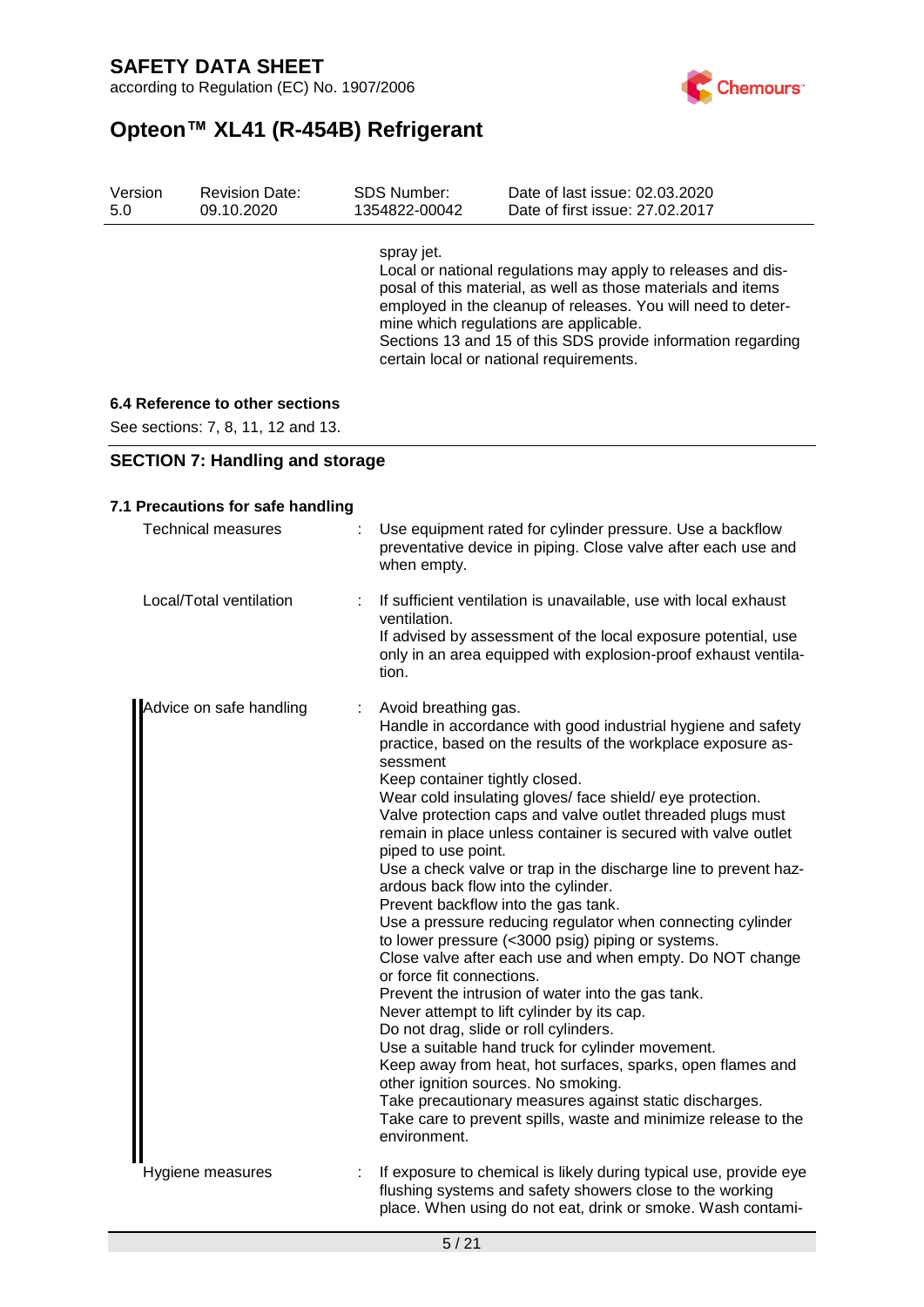according to Regulation (EC) No. 1907/2006



# **Opteon™ XL41 (R-454B) Refrigerant**

| Version<br>5.0                                   |               | <b>Revision Date:</b><br>09.10.2020                              |                                                                                                                                                                                                                                                                                                                                                                                                                                                                                                                                | SDS Number:<br>1354822-00042                                                                                                                               | Date of last issue: 02.03.2020<br>Date of first issue: 27.02.2017                                                                                                                                                                                                                       |  |  |
|--------------------------------------------------|---------------|------------------------------------------------------------------|--------------------------------------------------------------------------------------------------------------------------------------------------------------------------------------------------------------------------------------------------------------------------------------------------------------------------------------------------------------------------------------------------------------------------------------------------------------------------------------------------------------------------------|------------------------------------------------------------------------------------------------------------------------------------------------------------|-----------------------------------------------------------------------------------------------------------------------------------------------------------------------------------------------------------------------------------------------------------------------------------------|--|--|
|                                                  |               |                                                                  |                                                                                                                                                                                                                                                                                                                                                                                                                                                                                                                                | nated clothing before re-use.                                                                                                                              |                                                                                                                                                                                                                                                                                         |  |  |
|                                                  |               | 7.2 Conditions for safe storage, including any incompatibilities |                                                                                                                                                                                                                                                                                                                                                                                                                                                                                                                                |                                                                                                                                                            |                                                                                                                                                                                                                                                                                         |  |  |
| Requirements for storage<br>areas and containers |               |                                                                  | Cylinders should be stored upright and firmly secured to pre-<br>vent falling or being knocked over. Separate full containers<br>from empty containers. Do not store near combustible materi-<br>als. Avoid area where salt or other corrosive materials are<br>present. Keep in properly labelled containers. Keep tightly<br>closed. Keep in a cool, well-ventilated place. Keep away from<br>direct sunlight. Store in accordance with the particular national<br>regulations. Keep away from heat and sources of ignition. |                                                                                                                                                            |                                                                                                                                                                                                                                                                                         |  |  |
| Advice on common storage                         |               |                                                                  |                                                                                                                                                                                                                                                                                                                                                                                                                                                                                                                                | Organic peroxides<br>Oxidizing agents<br>Flammable liquids<br>Flammable solids<br>Pyrophoric liquids<br>Pyrophoric solids<br>flammable gases<br>Explosives | Do not store with the following product types:<br>Self-reactive substances and mixtures<br>Self-heating substances and mixtures<br>Substances and mixtures, which in contact with water, emit<br>Acutely toxic substances and mixtures<br>Substances and mixtures with chronic toxicity |  |  |
|                                                  |               | Storage period                                                   | ÷                                                                                                                                                                                                                                                                                                                                                                                                                                                                                                                              | $> 10$ yr                                                                                                                                                  |                                                                                                                                                                                                                                                                                         |  |  |
|                                                  | perature      | Recommended storage tem-                                         | $\mathbb{R}^2$                                                                                                                                                                                                                                                                                                                                                                                                                                                                                                                 | < 52 °C                                                                                                                                                    |                                                                                                                                                                                                                                                                                         |  |  |
|                                                  | age stability | Further information on stor-                                     | ÷                                                                                                                                                                                                                                                                                                                                                                                                                                                                                                                              |                                                                                                                                                            | The product has an indefinite shelf life when stored properly.                                                                                                                                                                                                                          |  |  |
|                                                  |               | 7.3 Specific end use(s)                                          |                                                                                                                                                                                                                                                                                                                                                                                                                                                                                                                                |                                                                                                                                                            |                                                                                                                                                                                                                                                                                         |  |  |
|                                                  |               | Specific use(s)                                                  |                                                                                                                                                                                                                                                                                                                                                                                                                                                                                                                                | No data available                                                                                                                                          |                                                                                                                                                                                                                                                                                         |  |  |

#### **SECTION 8: Exposure controls/personal protection**

#### **8.1 Control parameters**

Contains no substances with occupational exposure limit values.

| Derived No Effect Level (DNEL) according to Regulation (EC) No. 1907/2006: |  |  |  |  |
|----------------------------------------------------------------------------|--|--|--|--|
|----------------------------------------------------------------------------|--|--|--|--|

| Substance name  | End Use        | <b>Exposure routes</b> | Potential health ef-<br>fects | Value      |
|-----------------|----------------|------------------------|-------------------------------|------------|
| Difluoromethane | <b>Workers</b> | Inhalation             | Long-term systemic<br>effects | 7035 mg/m3 |
|                 | Consumers      | Inhalation             | Long-term systemic<br>effects | 750 mg/m3  |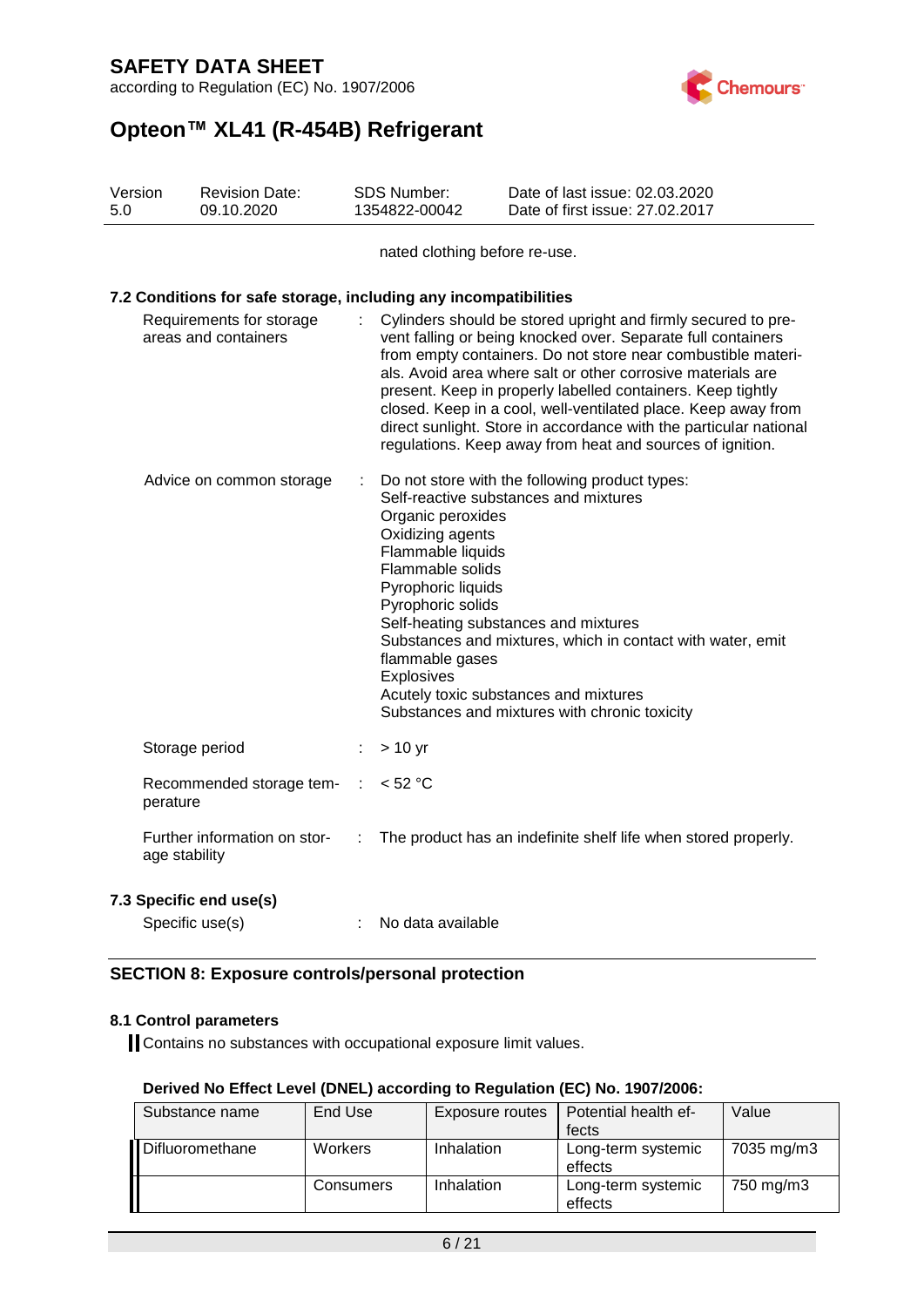according to Regulation (EC) No. 1907/2006



# **Opteon™ XL41 (R-454B) Refrigerant**

| Version<br>5.0 | <b>Revision Date:</b><br>09.10.2020 |         | <b>SDS Number:</b><br>1354822-00042 |                                  | Date of last issue: 02.03.2020<br>Date of first issue: 27,02,2017 |                                                                                      |                                    |                                 |
|----------------|-------------------------------------|---------|-------------------------------------|----------------------------------|-------------------------------------------------------------------|--------------------------------------------------------------------------------------|------------------------------------|---------------------------------|
|                | 2,3,3,3-<br>Tetrafluoropropene      | Workers |                                     | Inhalation                       |                                                                   | Long-term systemic<br>effects                                                        | 950 mg/m3                          |                                 |
|                |                                     |         |                                     |                                  |                                                                   | Predicted No Effect Concentration (PNEC) according to Regulation (EC) No. 1907/2006: |                                    |                                 |
|                | Substance name                      |         |                                     | <b>Environmental Compartment</b> |                                                                   |                                                                                      | Value                              |                                 |
|                | Difluoromethane                     |         |                                     | Fresh water                      | $0.142$ mg/l                                                      |                                                                                      |                                    |                                 |
|                |                                     |         |                                     | Intermittent use/release         |                                                                   |                                                                                      | $1.42$ mg/l                        |                                 |
|                |                                     |         | Fresh water sediment                | 0.534 mg/kg dry<br>weight (d.w.) |                                                                   |                                                                                      |                                    |                                 |
|                | 2,3,3,3-Tetrafluoropropene          |         | Fresh water                         |                                  |                                                                   | $0.1$ mg/l                                                                           |                                    |                                 |
|                |                                     |         |                                     | Intermittent use/release         |                                                                   |                                                                                      | 1 mg/l                             |                                 |
|                |                                     |         |                                     | Fresh water sediment             | 1.77 mg/kg dry<br>weight (d.w.)                                   |                                                                                      |                                    |                                 |
|                |                                     |         |                                     | Soil                             |                                                                   |                                                                                      |                                    | 1.54 mg/kg dry<br>weight (d.w.) |
|                |                                     |         |                                     | Marine water                     |                                                                   |                                                                                      | $0.01$ mg/l                        |                                 |
|                |                                     |         |                                     | Marine sediment                  |                                                                   |                                                                                      | $0.178$ mg/kg dry<br>weight (d.w.) |                                 |

#### **8.2 Exposure controls**

#### **Engineering measures**

Minimize workplace exposure concentrations.

If sufficient ventilation is unavailable, use with local exhaust ventilation. If advised by assessment of the local exposure potential, use only in an area equipped with explosion-proof exhaust ventilation.

#### **Personal protective equipment**

| Eye protection              |   | Wear the following personal protective equipment:<br>Chemical resistant goggles must be worn.<br>Face-shield<br>Equipment should conform to BS EN 166                                                                                                                                                                                                                                                                                                            |
|-----------------------------|---|------------------------------------------------------------------------------------------------------------------------------------------------------------------------------------------------------------------------------------------------------------------------------------------------------------------------------------------------------------------------------------------------------------------------------------------------------------------|
| Hand protection<br>Material |   | Impervious gloves                                                                                                                                                                                                                                                                                                                                                                                                                                                |
| <b>Remarks</b>              |   | Choose gloves to protect hands against chemicals depending<br>on the concentration and quantity of the hazardous sub-<br>stance and specific to place of work. For special applications,<br>we recommend clarifying the resistance to chemicals of the<br>aforementioned protective gloves with the glove manufactur-<br>er. Wash hands before breaks and at the end of workday.<br>Breakthrough time is not determined for the product. Change<br>gloves often! |
| Skin and body protection    |   | Wear the following personal protective equipment:<br>If assessment demonstrates that there is a risk of explosive<br>atmospheres or flash fires, use flame retardant antistatic<br>protective clothing.                                                                                                                                                                                                                                                          |
| Respiratory protection      | ÷ | If adequate local exhaust ventilation is not available or expo-<br>sure assessment demonstrates exposures outside the rec-<br>ommended guidelines, use respiratory protection.                                                                                                                                                                                                                                                                                   |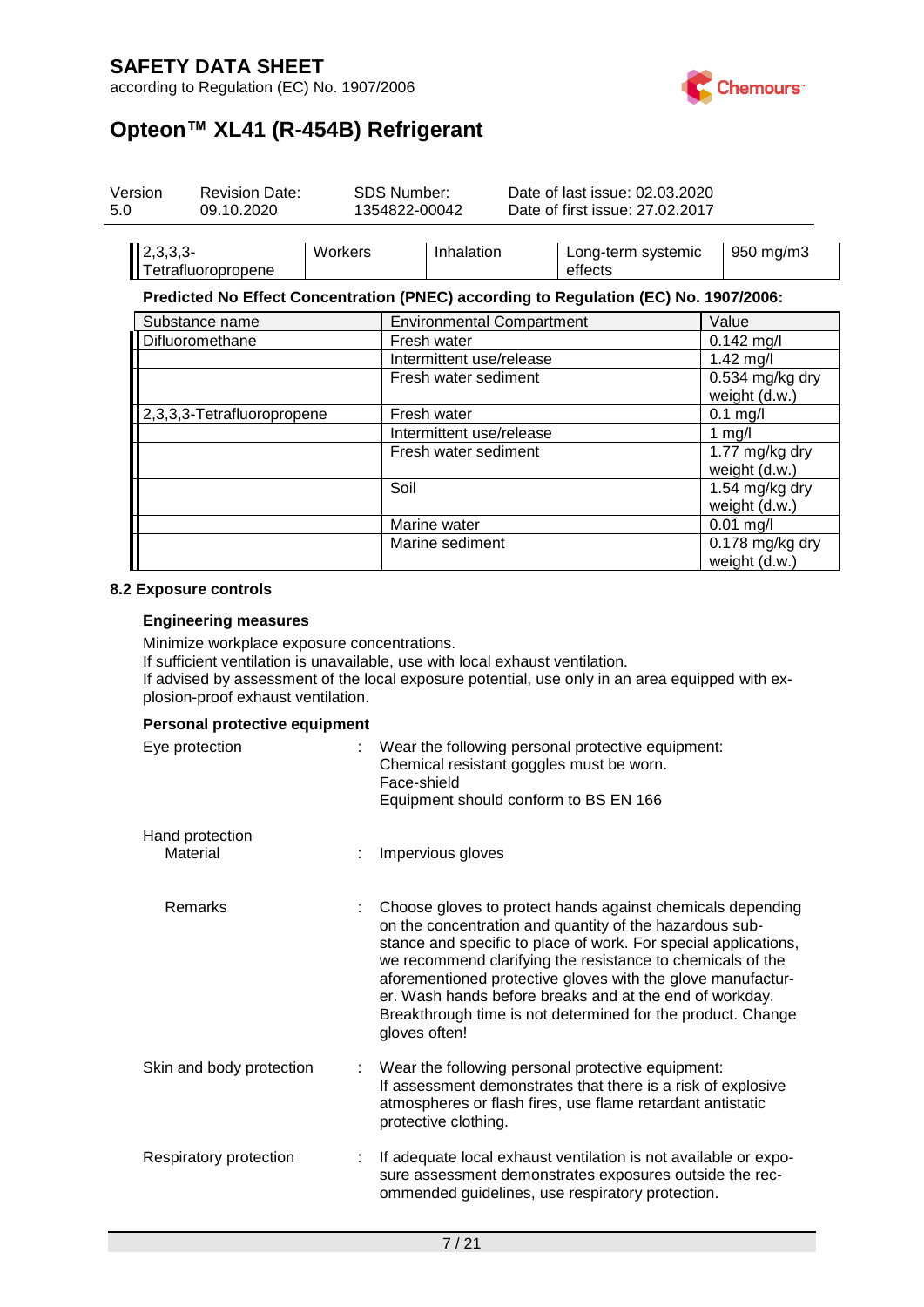according to Regulation (EC) No. 1907/2006



## **Opteon™ XL41 (R-454B) Refrigerant**

| Date of last issue: 02.03.2020<br>Date of first issue: 27,02,2017 |  |
|-------------------------------------------------------------------|--|
|                                                                   |  |
|                                                                   |  |
| Wear cold insulating gloves/ face shield/ eye protection.         |  |
|                                                                   |  |

### **SECTION 9: Physical and chemical properties**

#### **9.1 Information on basic physical and chemical properties**

| Appearance                                          | ÷.                    | Liquefied gas                                               |
|-----------------------------------------------------|-----------------------|-------------------------------------------------------------|
| Colour                                              |                       | colourless                                                  |
| Odour                                               | Ì.                    | slight, ether-like                                          |
| <b>Odour Threshold</b>                              |                       | No data available                                           |
| pH                                                  |                       | No data available                                           |
| Melting point/freezing point                        | t.                    | No data available                                           |
| Initial boiling point and boiling<br>range          | t.                    | $-50.9 °C$                                                  |
| Flash point                                         | t,                    | Not applicable                                              |
| Evaporation rate                                    | t,                    | > 1<br>$(CCL4=1.0)$                                         |
| Flammability (solid, gas)                           | t.                    | Flammable                                                   |
| Upper explosion limit / Upper<br>flammability limit |                       | : Upper flammability limit<br>22 %(V)<br>Method: ASTM E681  |
| Lower explosion limit / Lower<br>flammability limit | $\mathbb{Z}^{\times}$ | Lower flammability limit<br>11.25 %(V)<br>Method: ASTM E681 |
| Vapour pressure                                     | t,                    | 15,856 hPa (25 °C)                                          |
| Relative vapour density                             | t.                    | 2.2<br>$(Air = 1.0)$                                        |
| Relative density                                    | t,                    | 0.98(25 °C)                                                 |
| Density                                             | t.                    | 0.98 g/cm3 (25 °C)<br>(as liquid)                           |
| Solubility(ies)<br>Water solubility                 | ÷.                    | No data available                                           |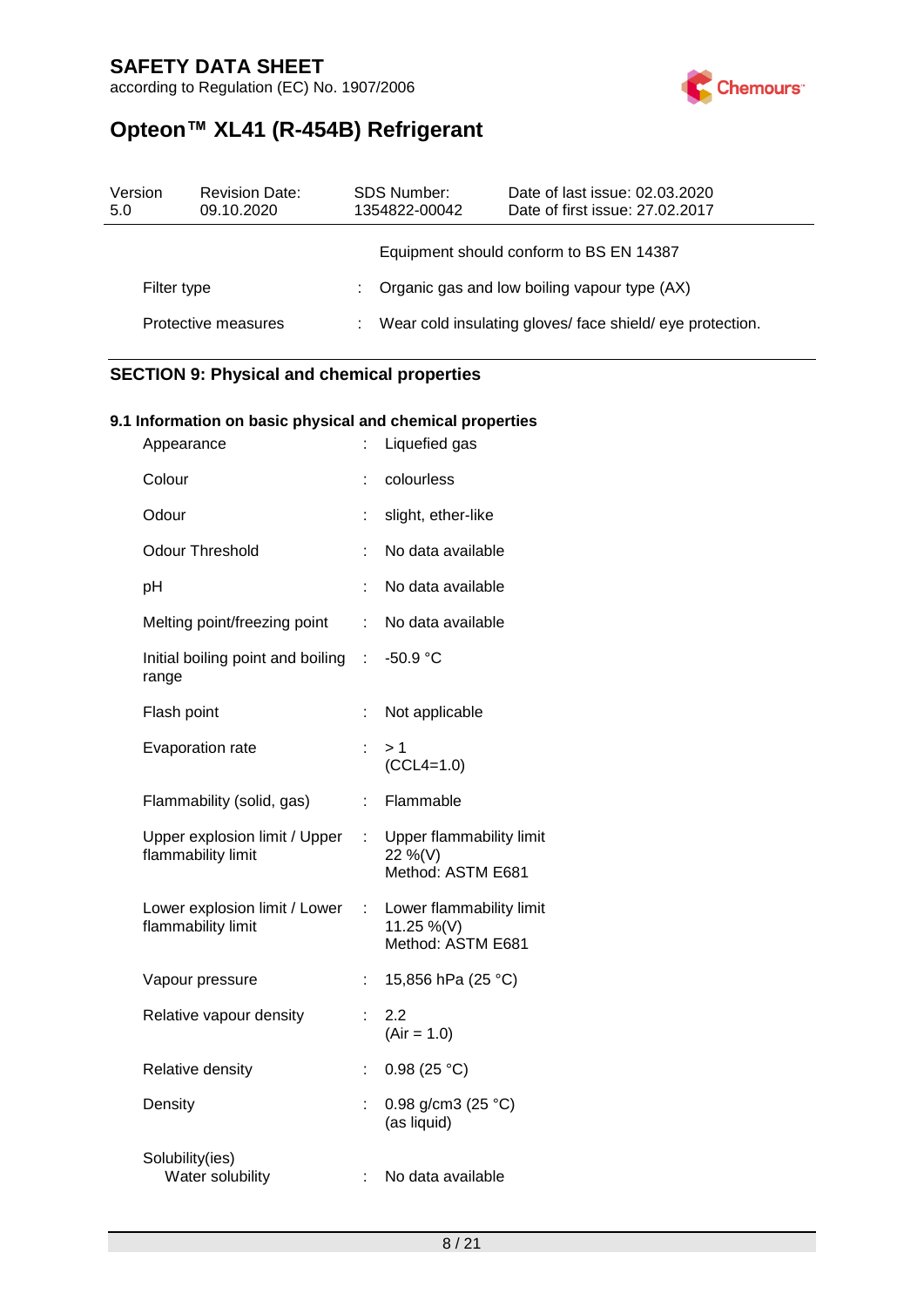according to Regulation (EC) No. 1907/2006



## **Opteon™ XL41 (R-454B) Refrigerant**

| Version<br>5.0            | <b>Revision Date:</b><br>09.10.2020        |    | <b>SDS Number:</b><br>1354822-00042 | Date of last issue: 02.03.2020<br>Date of first issue: 27.02.2017 |
|---------------------------|--------------------------------------------|----|-------------------------------------|-------------------------------------------------------------------|
|                           | Partition coefficient: n-<br>octanol/water | ÷  | Not applicable                      |                                                                   |
| Auto-ignition temperature |                                            | ÷. | 496 °C                              |                                                                   |
|                           | Decomposition temperature                  |    | No data available                   |                                                                   |
|                           | Viscosity<br>Viscosity, kinematic          | t. | Not applicable                      |                                                                   |
|                           | <b>Explosive properties</b>                | ÷  | Not explosive                       |                                                                   |
|                           | Oxidizing properties                       | ÷  |                                     | The substance or mixture is not classified as oxidizing.          |
|                           | 9.2 Other information<br>Particle size     | t  | Not applicable                      |                                                                   |

#### **SECTION 10: Stability and reactivity**

#### **10.1 Reactivity**

Not classified as a reactivity hazard.

#### **10.2 Chemical stability**

Stable if used as directed. Follow precautionary advice and avoid incompatible materials and conditions.

#### **10.3 Possibility of hazardous reactions**

| Hazardous reactions             | Vapours may form flammable mixture with air<br>Can react with strong oxidizing agents.<br>Flammable gas.                                                                                                       |
|---------------------------------|----------------------------------------------------------------------------------------------------------------------------------------------------------------------------------------------------------------|
| <b>10.4 Conditions to avoid</b> |                                                                                                                                                                                                                |
| Conditions to avoid             | : Heat, flames and sparks.                                                                                                                                                                                     |
| 10.5 Incompatible materials     |                                                                                                                                                                                                                |
| Materials to avoid              | : Avoid impurities (e.g. rust, dust, ash), risk of decomposition.<br>Incompatible with acids and bases.<br>Incompatible with oxidizing agents.<br>Oxygen<br>Peroxides<br>peroxide compounds<br>Powdered metals |

#### **10.6 Hazardous decomposition products**

No hazardous decomposition products are known.

#### **SECTION 11: Toxicological information**

#### **11.1 Information on toxicological effects**

Information on likely routes of : Inhalation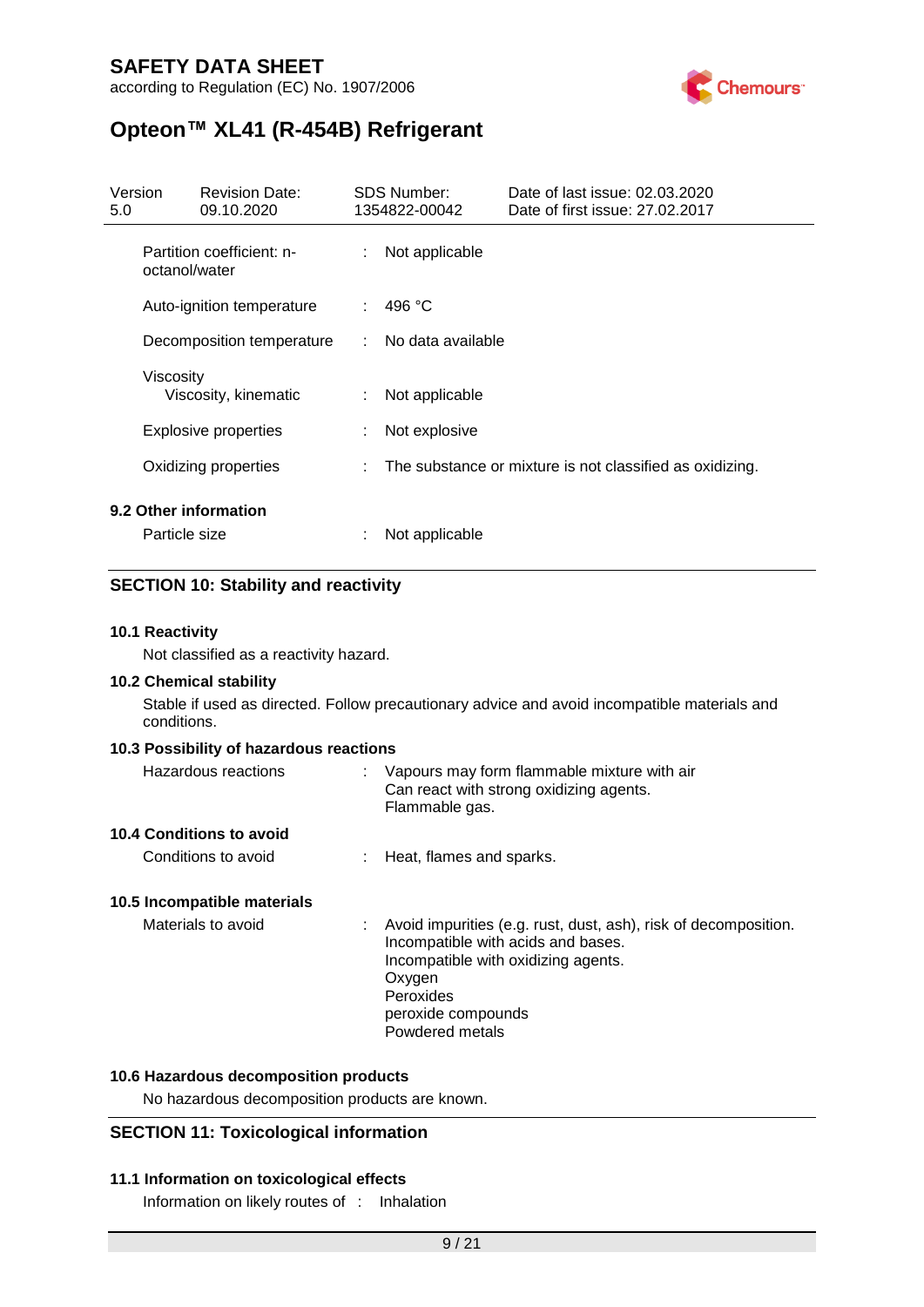according to Regulation (EC) No. 1907/2006



# **Opteon™ XL41 (R-454B) Refrigerant**

| Version<br>5.0 | <b>Revision Date:</b><br>09.10.2020                                     |  | SDS Number:<br>1354822-00042                                                                                                  | Date of last issue: 02.03.2020<br>Date of first issue: 27.02.2017 |  |  |  |
|----------------|-------------------------------------------------------------------------|--|-------------------------------------------------------------------------------------------------------------------------------|-------------------------------------------------------------------|--|--|--|
| exposure       |                                                                         |  | Skin contact<br>Eye contact                                                                                                   |                                                                   |  |  |  |
|                | <b>Acute toxicity</b><br>Not classified based on available information. |  |                                                                                                                               |                                                                   |  |  |  |
|                | <b>Components:</b>                                                      |  |                                                                                                                               |                                                                   |  |  |  |
|                | Difluoromethane:                                                        |  |                                                                                                                               |                                                                   |  |  |  |
|                | Acute oral toxicity                                                     |  | icity                                                                                                                         | Assessment: The substance or mixture has no acute oral tox-       |  |  |  |
|                | Acute inhalation toxicity                                               |  | $LC50$ (Rat): $> 520000$ ppm<br>Exposure time: 4 h<br>Test atmosphere: gas                                                    | Method: OECD Test Guideline 403                                   |  |  |  |
|                |                                                                         |  | No observed adverse effect concentration (Dog): 350000 ppm<br>Test atmosphere: gas<br>Remarks: Cardiac sensitisation          |                                                                   |  |  |  |
|                |                                                                         |  | 350000 ppm<br>Test atmosphere: gas<br>Remarks: Cardiac sensitisation                                                          | Lowest observed adverse effect concentration (Dog): >             |  |  |  |
|                |                                                                         |  | Cardiac sensitisation threshold limit (Dog): > 735,000 mg/m3<br>Test atmosphere: gas<br>Remarks: Cardiac sensitisation        |                                                                   |  |  |  |
|                | Acute dermal toxicity                                                   |  | Assessment: The substance or mixture has no acute dermal<br>toxicity                                                          |                                                                   |  |  |  |
|                | 2,3,3,3-Tetrafluoropropene:                                             |  |                                                                                                                               |                                                                   |  |  |  |
|                | Acute inhalation toxicity : LC50 (Rat): > 405800 ppm                    |  | Exposure time: 4 h<br>Test atmosphere: gas                                                                                    | Method: OECD Test Guideline 403                                   |  |  |  |
|                |                                                                         |  | Test atmosphere: gas<br>Remarks: Cardiac sensitisation                                                                        | No observed adverse effect concentration (Dog): 120000 ppm        |  |  |  |
|                |                                                                         |  | Lowest observed adverse effect concentration (Dog): ><br>120000 ppm<br>Test atmosphere: gas<br>Remarks: Cardiac sensitisation |                                                                   |  |  |  |
|                |                                                                         |  | Cardiac sensitisation threshold limit (Dog): $>$ 559,509 mg/m3<br>Test atmosphere: gas<br>Remarks: Cardiac sensitisation      |                                                                   |  |  |  |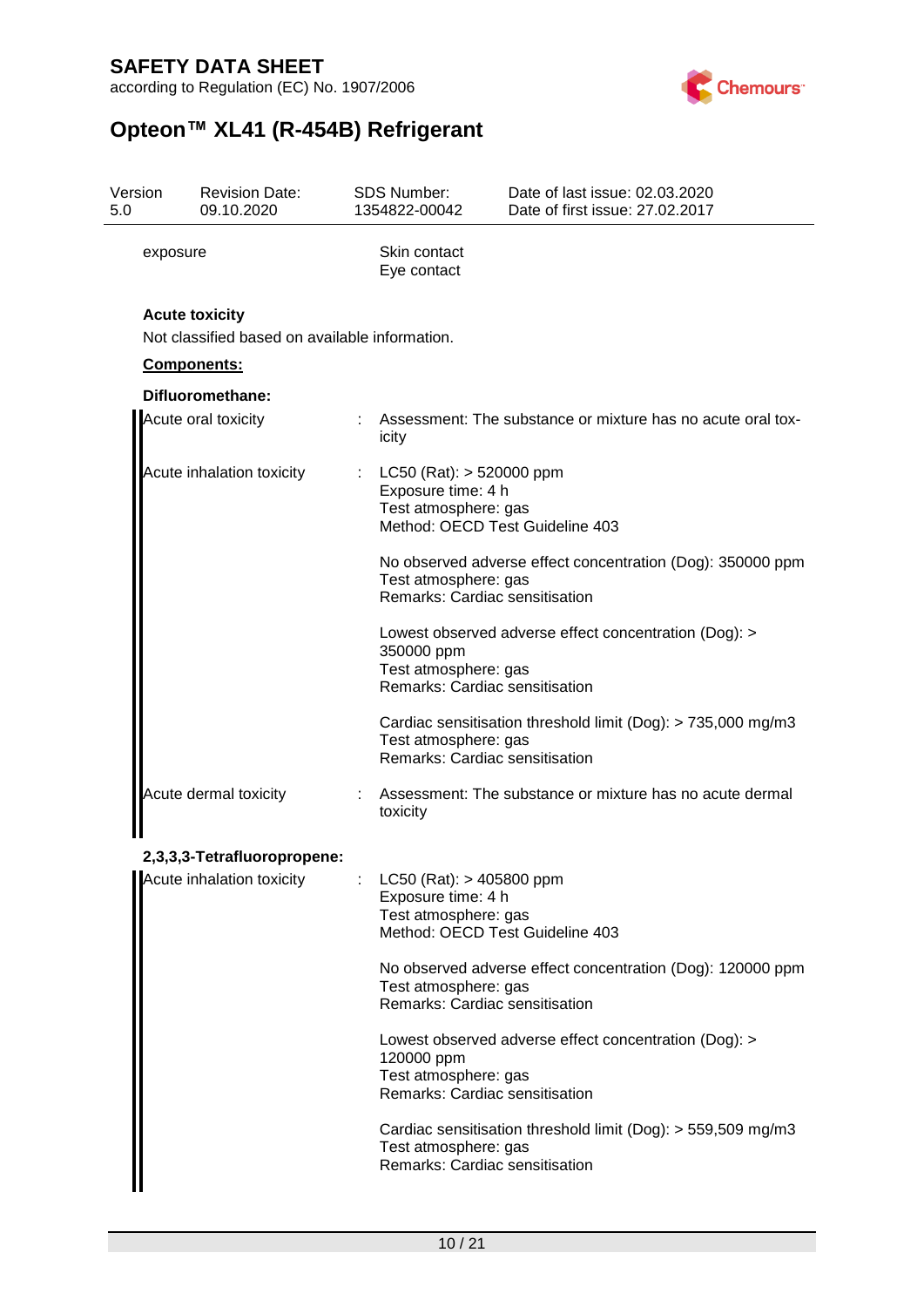according to Regulation (EC) No. 1907/2006



# **Opteon™ XL41 (R-454B) Refrigerant**

| Version<br>5.0 | <b>Revision Date:</b><br>09.10.2020                                                 |   | <b>SDS Number:</b><br>1354822-00042 | Date of last issue: 02.03.2020<br>Date of first issue: 27.02.2017 |
|----------------|-------------------------------------------------------------------------------------|---|-------------------------------------|-------------------------------------------------------------------|
|                | <b>Skin corrosion/irritation</b>                                                    |   |                                     |                                                                   |
|                | Not classified based on available information.                                      |   |                                     |                                                                   |
|                | <b>Components:</b>                                                                  |   |                                     |                                                                   |
|                | Difluoromethane:                                                                    |   |                                     |                                                                   |
| <b>IResult</b> |                                                                                     |   | : No skin irritation                |                                                                   |
|                | 2,3,3,3-Tetrafluoropropene:                                                         |   |                                     |                                                                   |
| Result         |                                                                                     | ÷ | No skin irritation                  |                                                                   |
|                | Serious eye damage/eye irritation<br>Not classified based on available information. |   |                                     |                                                                   |
|                | Components:                                                                         |   |                                     |                                                                   |
|                | Difluoromethane:                                                                    |   |                                     |                                                                   |
| Result         |                                                                                     |   | No eye irritation                   |                                                                   |
|                | 2,3,3,3-Tetrafluoropropene:                                                         |   |                                     |                                                                   |
| Result         |                                                                                     |   | No eye irritation                   |                                                                   |
|                | <b>Respiratory or skin sensitisation</b>                                            |   |                                     |                                                                   |
|                | <b>Skin sensitisation</b>                                                           |   |                                     |                                                                   |
|                | Not classified based on available information.                                      |   |                                     |                                                                   |
|                | <b>Respiratory sensitisation</b>                                                    |   |                                     |                                                                   |
|                | Not classified based on available information.                                      |   |                                     |                                                                   |
|                | Components:                                                                         |   |                                     |                                                                   |
|                | Difluoromethane:                                                                    |   |                                     |                                                                   |
| Result         | Exposure routes                                                                     |   | : Skin contact<br>negative          |                                                                   |
|                |                                                                                     |   | Inhalation                          |                                                                   |
| Result         | <b>Exposure routes</b>                                                              |   | negative                            |                                                                   |
|                | 2,3,3,3-Tetrafluoropropene:                                                         |   |                                     |                                                                   |
|                | Exposure routes                                                                     |   | Skin contact                        |                                                                   |
| Result         |                                                                                     |   | negative                            |                                                                   |
|                | <b>Germ cell mutagenicity</b>                                                       |   |                                     |                                                                   |
|                | Not classified based on available information.                                      |   |                                     |                                                                   |
|                | Components:                                                                         |   |                                     |                                                                   |
|                | Difluoromethane:                                                                    |   |                                     |                                                                   |
|                | Genotoxicity in vitro                                                               |   | Method: OECD Test Guideline 471     | : Test Type: Bacterial reverse mutation assay (AMES)              |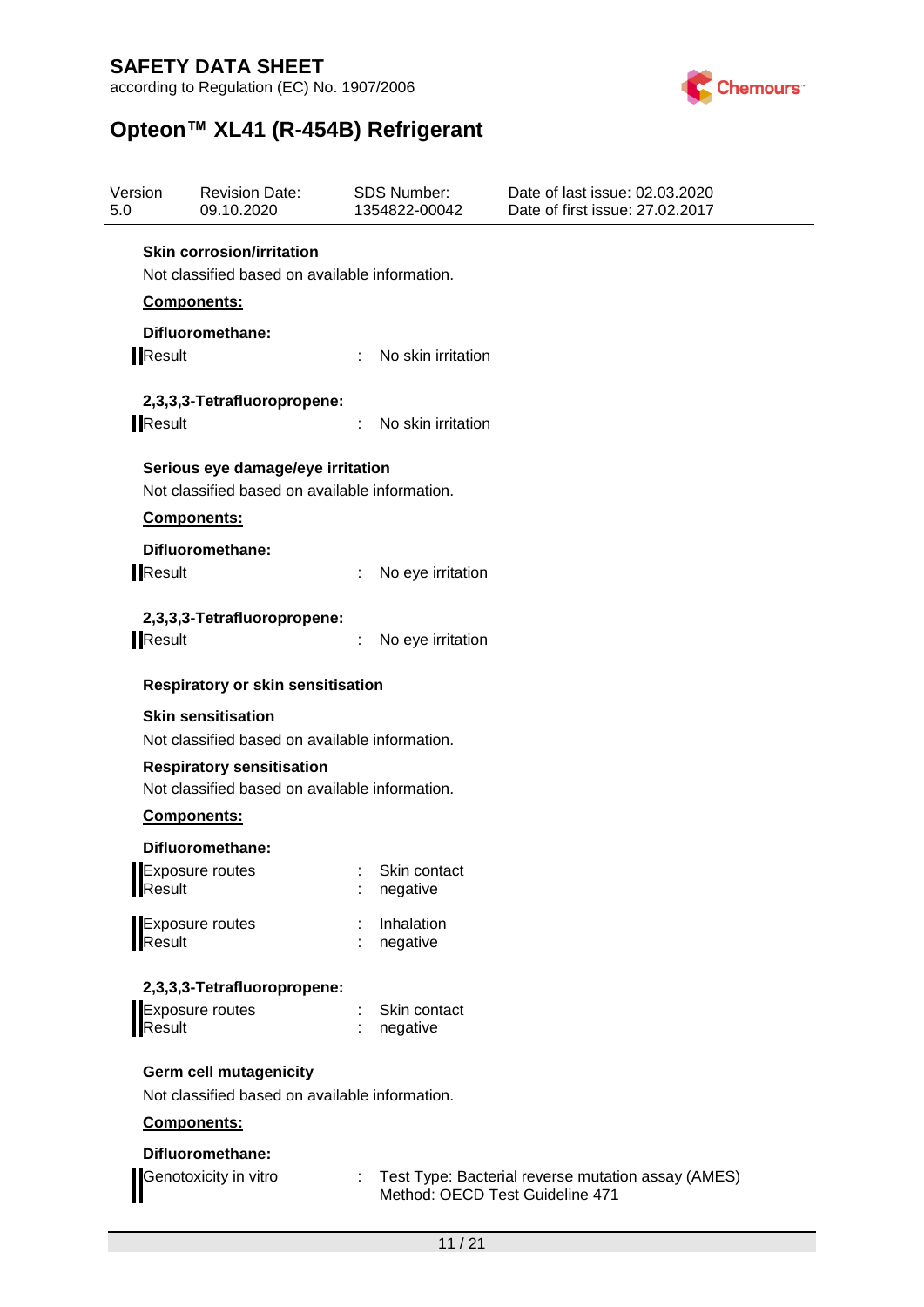according to Regulation (EC) No. 1907/2006



# **Opteon™ XL41 (R-454B) Refrigerant**

| Version<br>5.0 | <b>Revision Date:</b><br>09.10.2020 |   | <b>SDS Number:</b><br>1354822-00042                                                                                                                                                               | Date of last issue: 02.03.2020<br>Date of first issue: 27.02.2017 |  |  |  |
|----------------|-------------------------------------|---|---------------------------------------------------------------------------------------------------------------------------------------------------------------------------------------------------|-------------------------------------------------------------------|--|--|--|
|                |                                     |   | Result: negative                                                                                                                                                                                  |                                                                   |  |  |  |
|                |                                     |   | Method: OECD Test Guideline 473<br>Result: negative                                                                                                                                               | Test Type: Chromosome aberration test in vitro                    |  |  |  |
|                | Genotoxicity in vivo                |   | Test Type: Mammalian erythrocyte micronucleus test (in vivo<br>cytogenetic assay)<br>Species: Mouse<br>Application Route: inhalation (gas)<br>Method: OECD Test Guideline 474<br>Result: negative |                                                                   |  |  |  |
| sessment       | Germ cell mutagenicity- As-         |   | cell mutagen.                                                                                                                                                                                     | : Weight of evidence does not support classification as a germ    |  |  |  |
|                | 2,3,3,3-Tetrafluoropropene:         |   |                                                                                                                                                                                                   |                                                                   |  |  |  |
|                | Genotoxicity in vitro               | ÷ | Method: OECD Test Guideline 471<br>Result: positive                                                                                                                                               | Test Type: Bacterial reverse mutation assay (AMES)                |  |  |  |
|                |                                     |   | Method: OECD Test Guideline 473<br>Result: negative                                                                                                                                               | Test Type: Chromosome aberration test in vitro                    |  |  |  |
|                | Genotoxicity in vivo                |   | cytogenetic assay)<br>Species: Mouse<br>Application Route: inhalation (gas)<br>Method: OECD Test Guideline 474<br>Result: negative                                                                | Test Type: Mammalian erythrocyte micronucleus test (in vivo       |  |  |  |
|                |                                     |   | Species: Rat<br>Application Route: inhalation (gas)<br>Method: OECD Test Guideline 489<br>Result: negative                                                                                        | Test Type: In vivo mammalian alkaline comet assay                 |  |  |  |
|                |                                     |   | cytogenetic assay)<br>Species: Rat<br>Application Route: inhalation (gas)<br>Method: OECD Test Guideline 474<br>Result: negative                                                                  | Test Type: Mammalian erythrocyte micronucleus test (in vivo       |  |  |  |
| sessment       | Germ cell mutagenicity- As-         |   | cell mutagen.                                                                                                                                                                                     | Weight of evidence does not support classification as a germ      |  |  |  |

### **Carcinogenicity**

Not classified based on available information.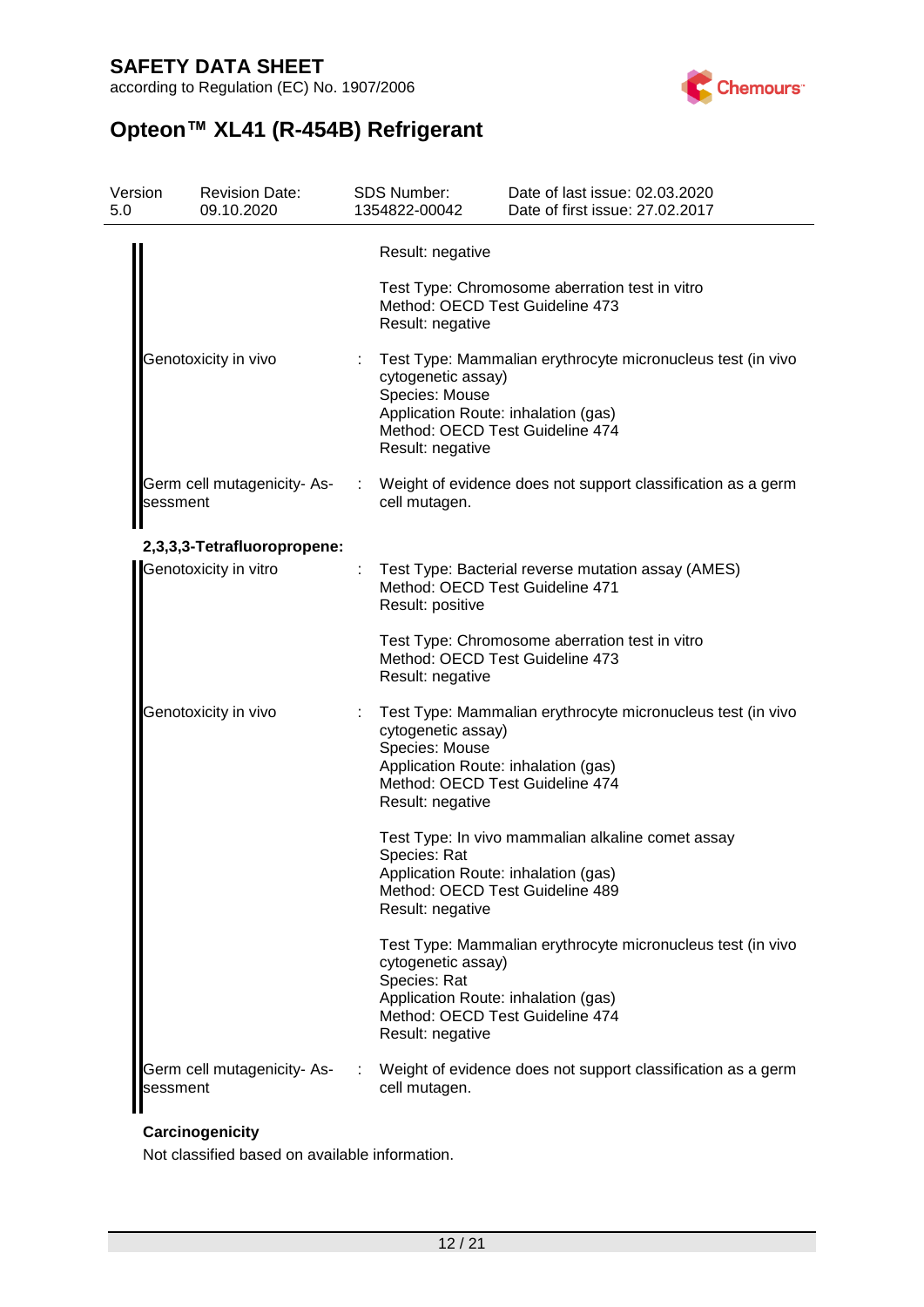according to Regulation (EC) No. 1907/2006



# **Opteon™ XL41 (R-454B) Refrigerant**

| Version<br>5.0 | <b>Revision Date:</b><br>09.10.2020                                            | SDS Number:<br>1354822-00042                                        | Date of last issue: 02.03.2020<br>Date of first issue: 27.02.2017                                                                                                                         |
|----------------|--------------------------------------------------------------------------------|---------------------------------------------------------------------|-------------------------------------------------------------------------------------------------------------------------------------------------------------------------------------------|
|                | Components:                                                                    |                                                                     |                                                                                                                                                                                           |
|                | Difluoromethane:                                                               |                                                                     |                                                                                                                                                                                           |
| ment           | Carcinogenicity - Assess-                                                      | cinogen                                                             | Weight of evidence does not support classification as a car-                                                                                                                              |
|                | 2,3,3,3-Tetrafluoropropene:                                                    |                                                                     |                                                                                                                                                                                           |
| <b>Result</b>  |                                                                                | negative                                                            |                                                                                                                                                                                           |
| ment           | Carcinogenicity - Assess-                                                      | cinogen                                                             | Weight of evidence does not support classification as a car-                                                                                                                              |
|                | <b>Reproductive toxicity</b><br>Not classified based on available information. |                                                                     |                                                                                                                                                                                           |
|                | Components:                                                                    |                                                                     |                                                                                                                                                                                           |
|                | Difluoromethane:                                                               |                                                                     |                                                                                                                                                                                           |
|                | <b>Effects on fertility</b>                                                    | Species: Mouse<br>Application Route: Inhalation<br>Result: negative | Remarks: Based on data from similar materials                                                                                                                                             |
| ment           | Effects on foetal develop-                                                     | Species: Rat<br>Result: negative                                    | Test Type: Combined repeated dose toxicity study with the<br>reproduction/developmental toxicity screening test<br>Application Route: inhalation (gas)<br>Method: OECD Test Guideline 414 |
|                |                                                                                | Species: Rabbit<br>Result: negative                                 | Test Type: Combined repeated dose toxicity study with the<br>reproduction/developmental toxicity screening test<br>Application Route: inhalation (gas)<br>Method: OECD Test Guideline 414 |
| sessment       | Reproductive toxicity - As-                                                    | ductive toxicity                                                    | Weight of evidence does not support classification for repro-                                                                                                                             |
|                | 2,3,3,3-Tetrafluoropropene:                                                    |                                                                     |                                                                                                                                                                                           |
|                | Effects on fertility                                                           | Species: Rat<br>Result: negative                                    | Test Type: Two-generation reproduction toxicity study<br>Application Route: inhalation (gas)<br>Method: OECD Test Guideline 416                                                           |
| ment           | Effects on foetal develop-                                                     | Species: Rat<br>Result: negative                                    | Test Type: Prenatal development toxicity study (teratogenicity)<br>Application Route: inhalation (gas)<br>Method: OECD Test Guideline 414                                                 |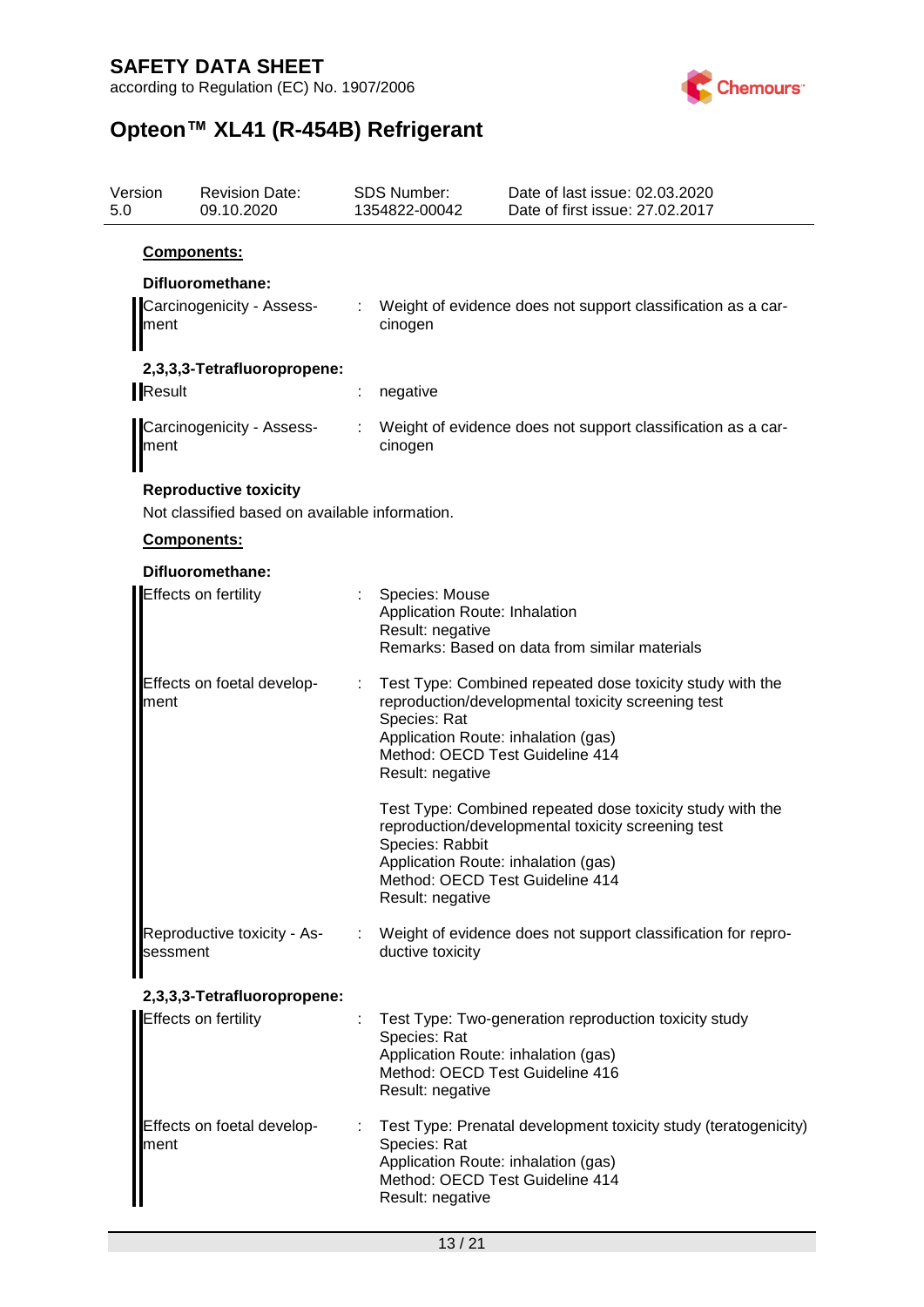according to Regulation (EC) No. 1907/2006



# **Opteon™ XL41 (R-454B) Refrigerant**

| Version<br>5.0                                    | <b>Revision Date:</b><br>09.10.2020                                               | <b>SDS Number:</b><br>1354822-00042                                                                                 | Date of last issue: 02.03.2020<br>Date of first issue: 27.02.2017 |  |
|---------------------------------------------------|-----------------------------------------------------------------------------------|---------------------------------------------------------------------------------------------------------------------|-------------------------------------------------------------------|--|
| Reproductive toxicity - As-<br>sessment           |                                                                                   | : Weight of evidence does not support classification for repro-<br>ductive toxicity, No effects on or via lactation |                                                                   |  |
|                                                   | <b>STOT - single exposure</b><br>Not classified based on available information.   |                                                                                                                     |                                                                   |  |
|                                                   | Components:                                                                       |                                                                                                                     |                                                                   |  |
|                                                   | Difluoromethane:                                                                  |                                                                                                                     |                                                                   |  |
|                                                   | <b>Exposure routes</b><br>Assessment                                              | inhalation (gas)<br>tions of 20000 ppmV/4h or less                                                                  | No significant health effects observed in animals at concentra-   |  |
|                                                   | 2,3,3,3-Tetrafluoropropene:                                                       |                                                                                                                     |                                                                   |  |
|                                                   | <b>Exposure routes</b><br>Assessment                                              | inhalation (gas)<br>tions of 20000 ppmV/4h or less                                                                  | No significant health effects observed in animals at concentra-   |  |
|                                                   | <b>STOT - repeated exposure</b><br>Not classified based on available information. |                                                                                                                     |                                                                   |  |
|                                                   | Components:                                                                       |                                                                                                                     |                                                                   |  |
|                                                   | Difluoromethane:                                                                  |                                                                                                                     |                                                                   |  |
|                                                   | <b>Exposure routes</b><br>Assessment                                              | inhalation (gas)<br>tions of 250 ppmV/6h/d or less.                                                                 | No significant health effects observed in animals at concentra-   |  |
|                                                   | 2,3,3,3-Tetrafluoropropene:                                                       |                                                                                                                     |                                                                   |  |
|                                                   | <b>Exposure routes</b><br>Assessment                                              | inhalation (gas)<br>tions of 250 ppmV/6h/d or less.                                                                 | No significant health effects observed in animals at concentra-   |  |
|                                                   | <b>Repeated dose toxicity</b>                                                     |                                                                                                                     |                                                                   |  |
|                                                   | Components:                                                                       |                                                                                                                     |                                                                   |  |
|                                                   | Difluoromethane:                                                                  |                                                                                                                     |                                                                   |  |
| <b>Species</b><br><b>NOAEL</b><br>OAEL.<br>Method | Application Route<br>Exposure time                                                | Rat, male and female<br>49100 ppm<br>> 49100 ppm<br>inhalation (gas)<br>13 Weeks<br><b>OECD Test Guideline 413</b>  |                                                                   |  |
|                                                   | 2,3,3,3-Tetrafluoropropene:                                                       |                                                                                                                     |                                                                   |  |
| Species<br><b>JOAEL</b><br>ጋAEL                   | <b>Application Route</b>                                                          | Rat, male and female<br>50000 ppm<br>>50000 ppm<br>inhalation (gas)                                                 |                                                                   |  |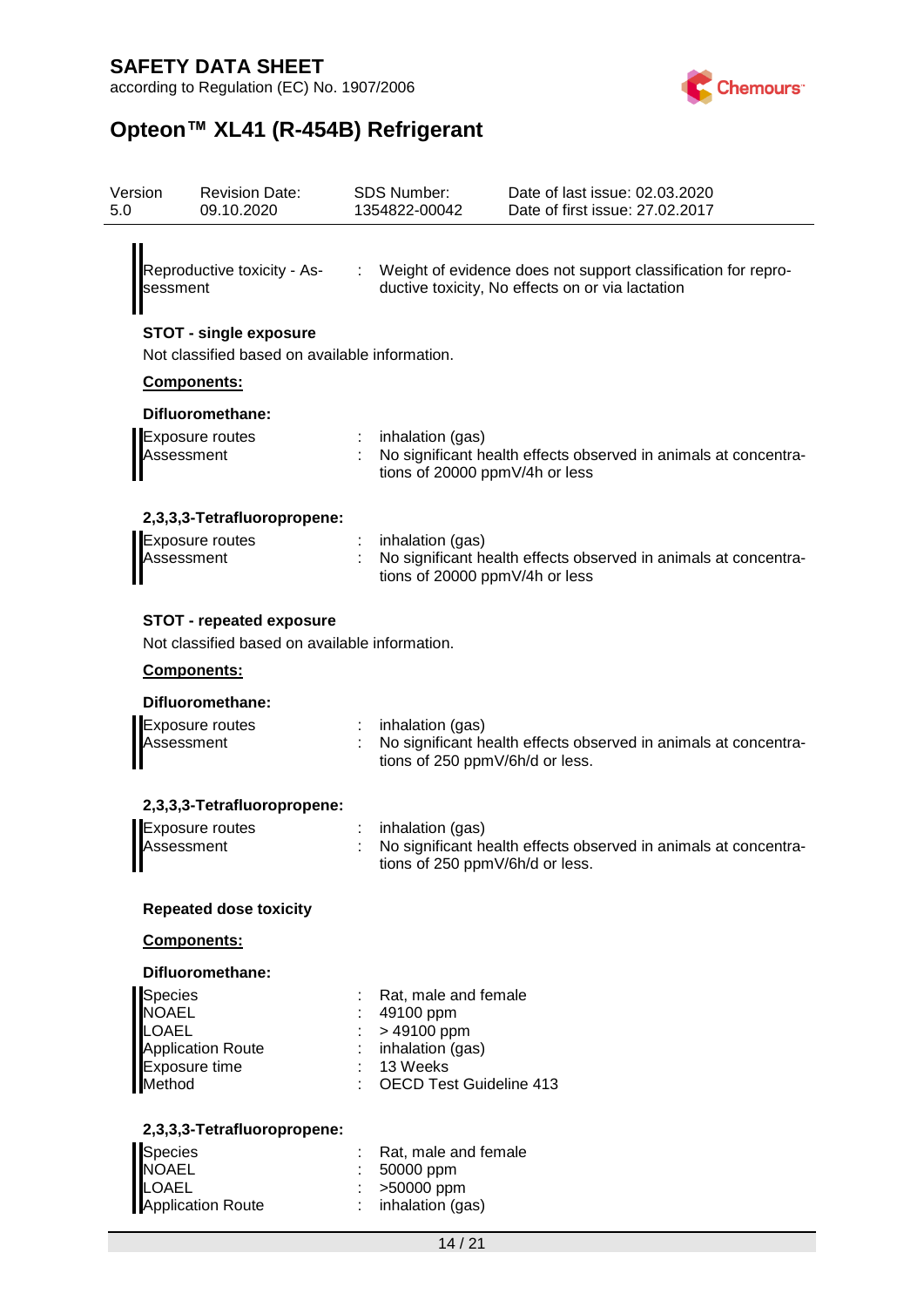according to Regulation (EC) No. 1907/2006



# **Opteon™ XL41 (R-454B) Refrigerant**

| Version<br>5.0                 | <b>Revision Date:</b><br>09.10.2020                                          | SDS Number:<br>1354822-00042                   | Date of last issue: 02.03.2020<br>Date of first issue: 27,02,2017 |
|--------------------------------|------------------------------------------------------------------------------|------------------------------------------------|-------------------------------------------------------------------|
| Exposure time<br><b>Method</b> |                                                                              | $: 13$ Weeks<br><b>OECD Test Guideline 413</b> |                                                                   |
|                                | <b>Aspiration toxicity</b><br>Not classified based on available information. |                                                |                                                                   |
| <b>Components:</b>             |                                                                              |                                                |                                                                   |
|                                | Difluoromethane:<br>No aspiration toxicity classification                    |                                                |                                                                   |
|                                | 2,3,3,3-Tetrafluoropropene:                                                  |                                                |                                                                   |
|                                | No aspiration toxicity classification                                        |                                                |                                                                   |
|                                | <b>SECTION 12: Ecological information</b>                                    |                                                |                                                                   |

#### **12.1 Toxicity**

#### **Components:**

### **Difluoromethane:**

| Toxicity to fish                    | : $LC50$ (Fish): 1,507 mg/l<br>Exposure time: 96 h<br>Method: ECOSAR (Ecological Structure Activity Relation-<br>ships)                                           |
|-------------------------------------|-------------------------------------------------------------------------------------------------------------------------------------------------------------------|
| aquatic invertebrates               | Toxicity to daphnia and other : EC50 (Daphnia (water flea)): 652 mg/l<br>Exposure time: 48 h<br>Method: ECOSAR (Ecological Structure Activity Relation-<br>ships) |
| Toxicity to algae/aquatic<br>plants | $\therefore$ EC50 (green algae): 142 mg/l<br>Exposure time: 96 h<br>Method: ECOSAR (Ecological Structure Activity Relation-<br>ships)                             |
| 2,3,3,3-Tetrafluoropropene:         |                                                                                                                                                                   |
| Toxicity to fish                    | : LC50 (Cyprinus carpio (Carp)): $> 197$ mg/l<br>Exposure time: 96 h<br>Method: OECD Test Guideline 203                                                           |
| aquatic invertebrates               | Toxicity to daphnia and other : EC50 (Daphnia magna (Water flea)): > 100 mg/l<br>Exposure time: 48 h<br>Method: OECD Test Guideline 202                           |
| Toxicity to algae/aquatic<br>plants | : EC50 (Selenastrum capricornutum (green algae)): > 100 mg/l<br>Exposure time: 72 h<br>Method: OECD Test Guideline 201                                            |
|                                     | NOEC (Selenastrum capricornutum (green algae)): > 75 mg/l<br>Exposure time: 3 d                                                                                   |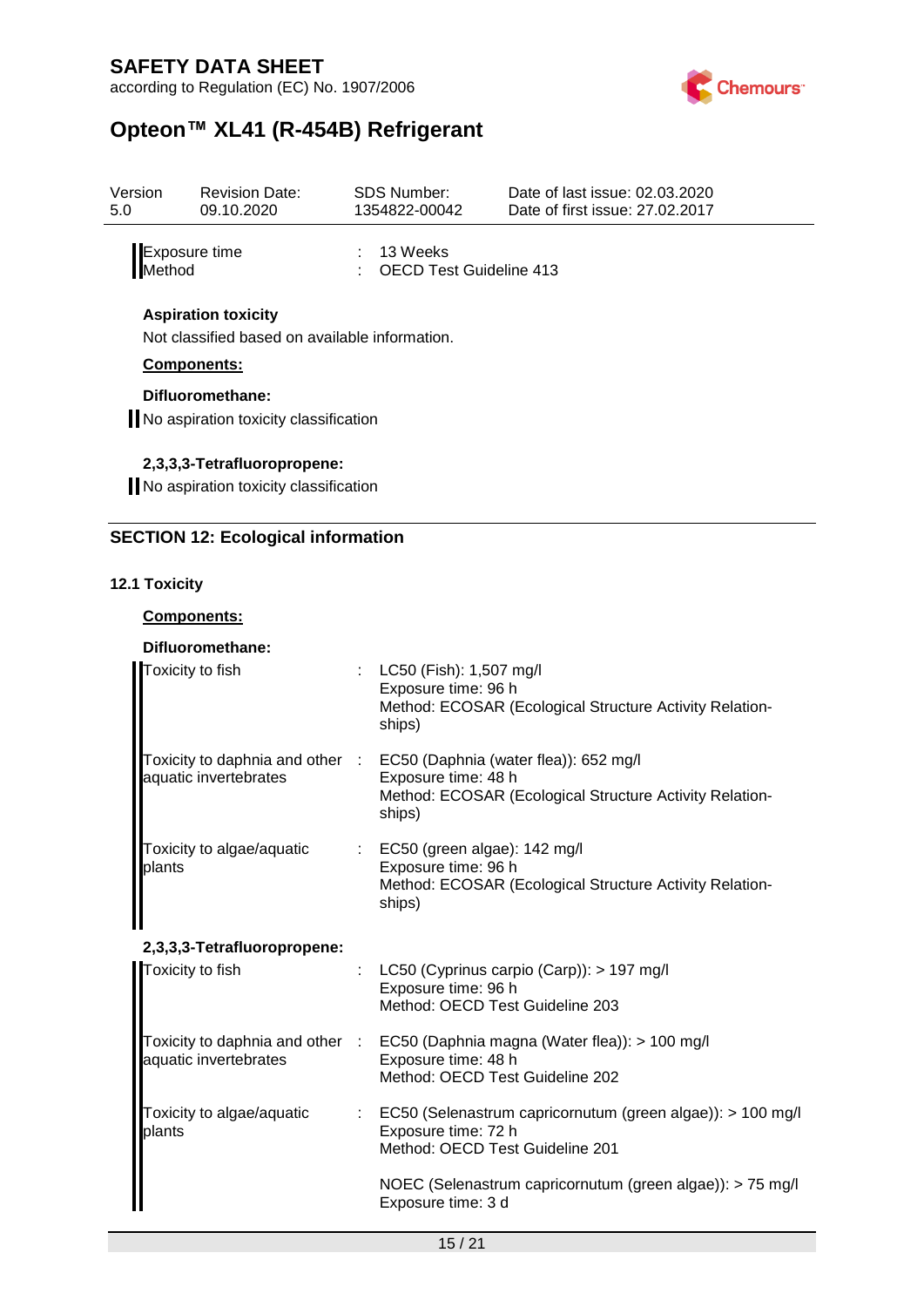according to Regulation (EC) No. 1907/2006



# **Opteon™ XL41 (R-454B) Refrigerant**

| Version<br>5.0 | <b>Revision Date:</b><br>09.10.2020                            |  | <b>SDS Number:</b><br>1354822-00042  | Date of last issue: 02.03.2020<br>Date of first issue: 27.02.2017                                                                                                                         |  |
|----------------|----------------------------------------------------------------|--|--------------------------------------|-------------------------------------------------------------------------------------------------------------------------------------------------------------------------------------------|--|
|                |                                                                |  | Method: OECD Test Guideline 201      |                                                                                                                                                                                           |  |
|                | 12.2 Persistence and degradability                             |  |                                      |                                                                                                                                                                                           |  |
|                | Components:                                                    |  |                                      |                                                                                                                                                                                           |  |
|                | Difluoromethane:<br>Biodegradability                           |  | : Result: Not readily biodegradable. | Method: OECD Test Guideline 301D                                                                                                                                                          |  |
|                | 2,3,3,3-Tetrafluoropropene:<br>Biodegradability                |  | Result: Not readily biodegradable.   | Method: OECD Test Guideline 301F                                                                                                                                                          |  |
|                | 12.3 Bioaccumulative potential                                 |  |                                      |                                                                                                                                                                                           |  |
|                | Components:                                                    |  |                                      |                                                                                                                                                                                           |  |
|                | Difluoromethane:<br>Partition coefficient: n-<br>octanol/water |  | $:$ log Pow: 0.714                   |                                                                                                                                                                                           |  |
|                | 2,3,3,3-Tetrafluoropropene:<br>Bioaccumulation                 |  |                                      | Remarks: Bioaccumulation is unlikely.                                                                                                                                                     |  |
|                | Partition coefficient: n-<br>octanol/water                     |  | log Pow: 2 (25 °C)                   |                                                                                                                                                                                           |  |
|                | 12.4 Mobility in soil<br>No data available                     |  |                                      |                                                                                                                                                                                           |  |
|                | 12.5 Results of PBT and vPvB assessment                        |  |                                      |                                                                                                                                                                                           |  |
|                | <b>Product:</b>                                                |  |                                      |                                                                                                                                                                                           |  |
|                | Assessment                                                     |  | accumulating (vPvB)                  | This mixture contains no substance considered to be persis-<br>tent, bioaccumulating and toxic (PBT) This mixture contains<br>no substance considered to be very persistent and very bio- |  |
|                | 12.6 Other adverse effects                                     |  |                                      |                                                                                                                                                                                           |  |
|                | <b>Global warming potential</b>                                |  |                                      |                                                                                                                                                                                           |  |
|                | Regulation (EU) No 517/2014 on fluorinated greenhouse gases    |  |                                      |                                                                                                                                                                                           |  |
|                | <b>Product:</b><br>100-year global warming potential: 466      |  |                                      |                                                                                                                                                                                           |  |
|                | <b>SECTION 13: Disposal considerations</b>                     |  |                                      |                                                                                                                                                                                           |  |

#### **13.1 Waste treatment methods**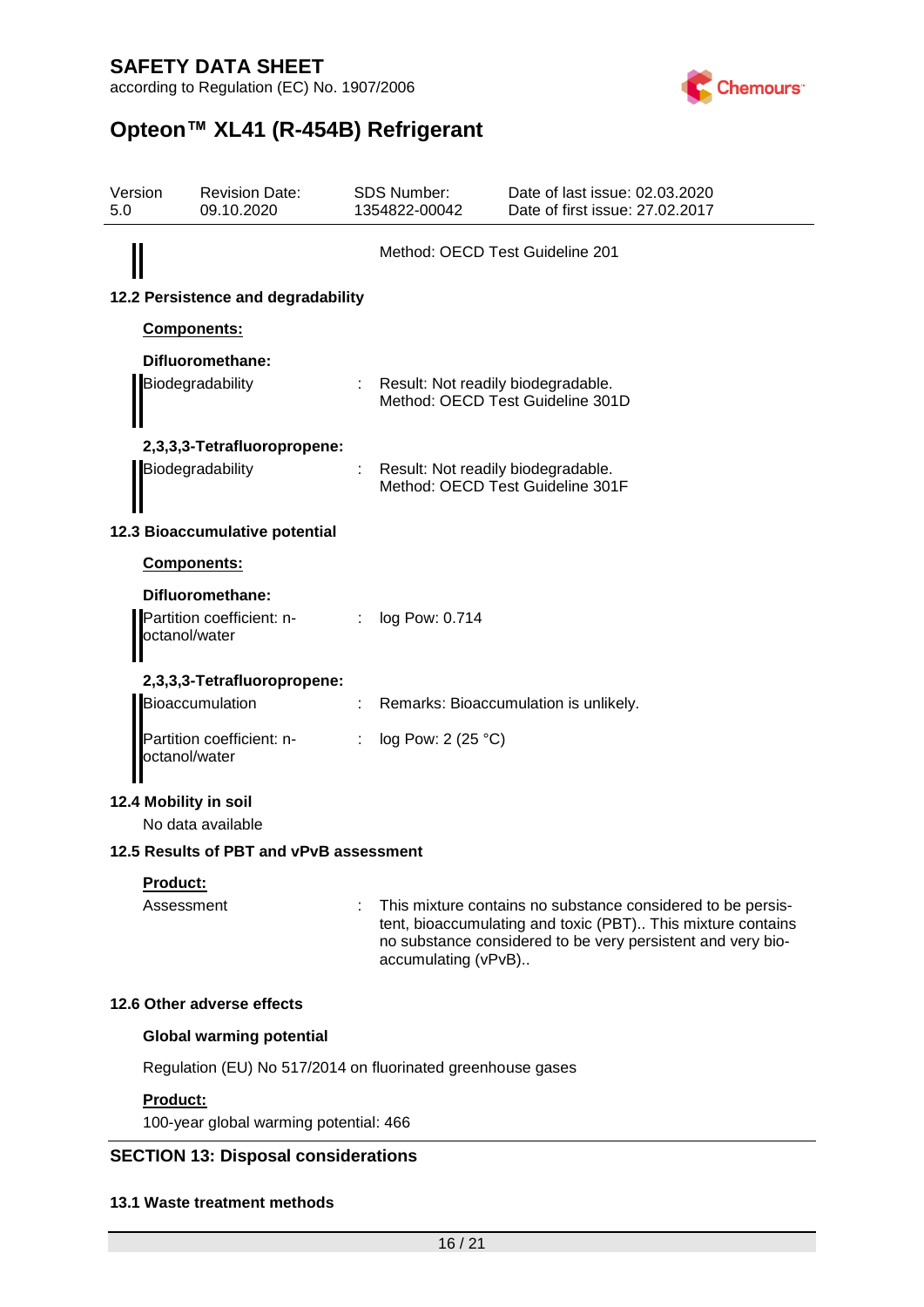according to Regulation (EC) No. 1907/2006



# **Opteon™ XL41 (R-454B) Refrigerant**

| Version<br>5.0         | <b>Revision Date:</b><br>09.10.2020 | <b>SDS Number:</b><br>1354822-00042   | Date of last issue: 02.03.2020<br>Date of first issue: 27,02,2017                                                                                                                                                                                                                                                                                                                                                                                    |
|------------------------|-------------------------------------|---------------------------------------|------------------------------------------------------------------------------------------------------------------------------------------------------------------------------------------------------------------------------------------------------------------------------------------------------------------------------------------------------------------------------------------------------------------------------------------------------|
| Product                |                                     |                                       | Dispose of in accordance with local regulations.<br>According to the European Waste Catalogue, Waste Codes<br>are not product specific, but application specific.<br>Waste codes should be assigned by the user, preferably in<br>discussion with the waste disposal authorities.                                                                                                                                                                    |
| Contaminated packaging |                                     | dling site for recycling or disposal. | Empty containers should be taken to an approved waste han-<br>Empty pressure vessels should be returned to the supplier.<br>Empty containers retain residue and can be dangerous.<br>Do not pressurize, cut, weld, braze, solder, drill, grind, or ex-<br>pose such containers to heat, flame, sparks, or other sources<br>of ignition. They may explode and cause injury and/or death.<br>If not otherwise specified: Dispose of as unused product. |

### **SECTION 14: Transport information**

#### **14.1 UN number**

| <b>ADN</b>                      |                             | <b>UN 3161</b>                                                                    |
|---------------------------------|-----------------------------|-----------------------------------------------------------------------------------|
| <b>ADR</b>                      |                             | <b>UN 3161</b>                                                                    |
| <b>RID</b>                      |                             | <b>UN 3161</b>                                                                    |
| <b>IMDG</b>                     |                             | <b>UN 3161</b>                                                                    |
| <b>IATA (Cargo)</b>             |                             | <b>UN 3161</b>                                                                    |
| <b>IATA (Passenger)</b>         |                             | <b>UN 3161</b><br>Not permitted for transport                                     |
| 14.2 UN proper shipping name    |                             |                                                                                   |
| <b>ADN</b>                      | ÷.                          | LIQUEFIED GAS, FLAMMABLE, N.O.S.<br>(Difluoromethane, 2,3,3,3-Tetrafluoropropene) |
| <b>ADR</b>                      |                             | LIQUEFIED GAS, FLAMMABLE, N.O.S.<br>(Difluoromethane, 2,3,3,3-Tetrafluoropropene) |
| <b>RID</b>                      | ÷.                          | LIQUEFIED GAS, FLAMMABLE, N.O.S.<br>(Difluoromethane, 2,3,3,3-Tetrafluoropropene) |
| <b>IMDG</b>                     |                             | LIQUEFIED GAS, FLAMMABLE, N.O.S.<br>(Difluoromethane, 2,3,3,3-Tetrafluoropropene) |
| <b>IATA (Cargo)</b>             |                             | Liquefied gas, flammable, n.o.s.<br>(Difluoromethane, 2,3,3,3-Tetrafluoropropene) |
| <b>IATA (Passenger)</b>         | ÷.                          | LIQUEFIED GAS, FLAMMABLE, N.O.S.<br>Not permitted for transport                   |
| 14.3 Transport hazard class(es) |                             |                                                                                   |
| <b>ADN</b>                      | $\mathbf{r}_{\mathrm{max}}$ | $\mathbf{2}$                                                                      |
| <b>ADR</b>                      |                             | 2                                                                                 |
| <b>RID</b>                      |                             | $\overline{2}$                                                                    |
| <b>IMDG</b>                     | ÷.                          | 2.1                                                                               |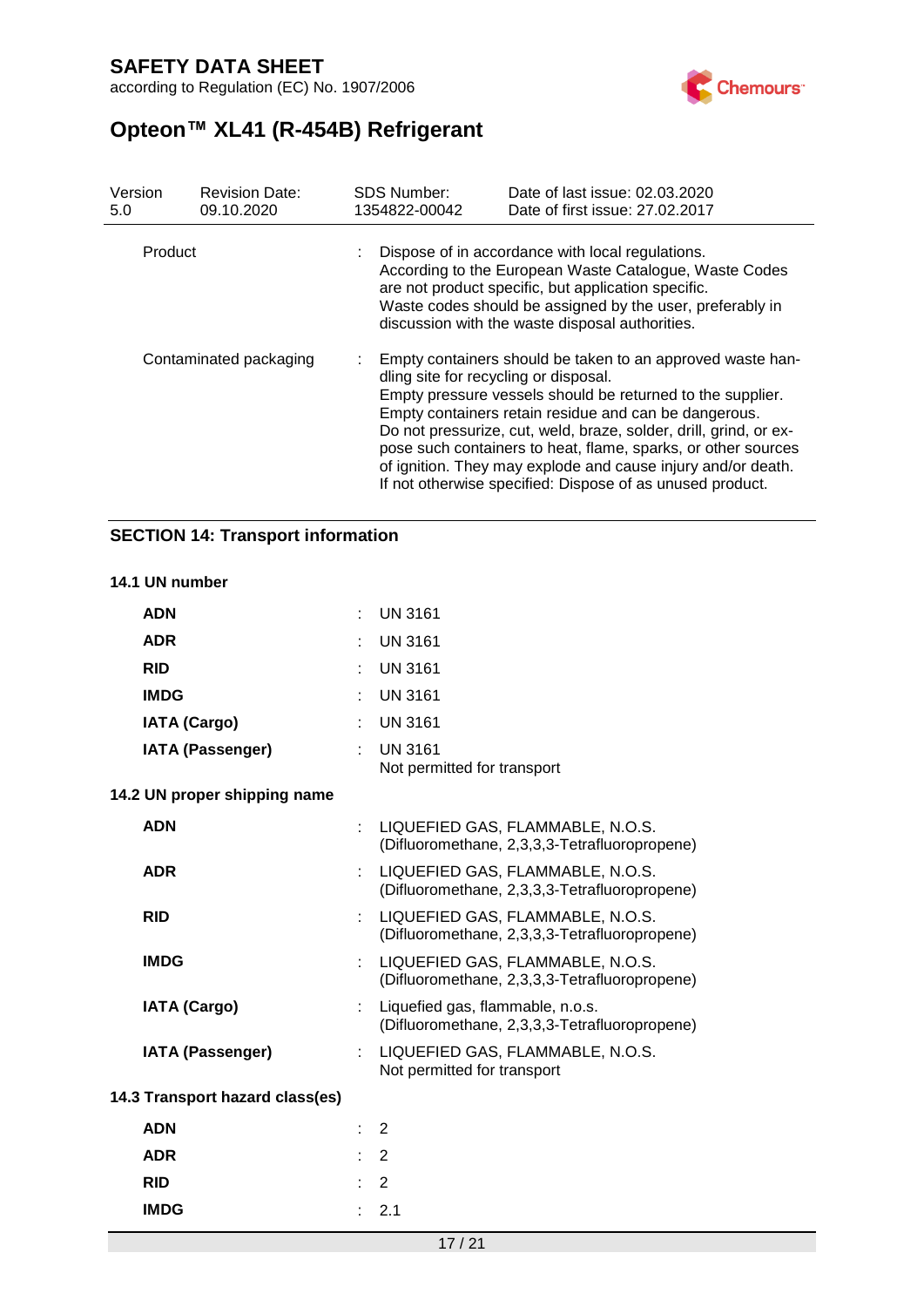according to Regulation (EC) No. 1907/2006



# **Opteon™ XL41 (R-454B) Refrigerant**

| 5.0 | Version                                                                                                                                                                                                                                                                                                 | <b>Revision Date:</b><br>09.10.2020                                                                      | SDS Number:<br>1354822-00042 |                                                        | Date of last issue: 02.03.2020<br>Date of first issue: 27.02.2017 |
|-----|---------------------------------------------------------------------------------------------------------------------------------------------------------------------------------------------------------------------------------------------------------------------------------------------------------|----------------------------------------------------------------------------------------------------------|------------------------------|--------------------------------------------------------|-------------------------------------------------------------------|
|     |                                                                                                                                                                                                                                                                                                         |                                                                                                          |                              |                                                        |                                                                   |
|     | <b>IATA (Cargo)</b>                                                                                                                                                                                                                                                                                     |                                                                                                          | $\mathcal{L}^{\mathcal{L}}$  | 2.1                                                    |                                                                   |
|     |                                                                                                                                                                                                                                                                                                         | <b>IATA (Passenger)</b>                                                                                  |                              | Not permitted for transport                            |                                                                   |
|     |                                                                                                                                                                                                                                                                                                         | 14.4 Packing group                                                                                       |                              |                                                        |                                                                   |
|     | <b>ADN</b>                                                                                                                                                                                                                                                                                              |                                                                                                          |                              |                                                        |                                                                   |
|     | Labels                                                                                                                                                                                                                                                                                                  | Packing group<br><b>Classification Code</b><br>Hazard Identification Number                              |                              | Not assigned by regulation<br>2F<br>23<br>2.1          |                                                                   |
|     | <b>ADR</b><br>Labels                                                                                                                                                                                                                                                                                    | Packing group<br><b>Classification Code</b><br>Hazard Identification Number :<br>Tunnel restriction code |                              | Not assigned by regulation<br>2F<br>23<br>2.1<br>(B/D) |                                                                   |
|     | <b>RID</b><br>Labels                                                                                                                                                                                                                                                                                    | Packing group<br><b>Classification Code</b><br>Hazard Identification Number :                            |                              | Not assigned by regulation<br>2F<br>23<br>2.1 ((13))   |                                                                   |
|     | <b>IMDG</b><br>Labels<br>EmS Code                                                                                                                                                                                                                                                                       | Packing group                                                                                            |                              | Not assigned by regulation<br>2.1<br>$F-D, S-U$        |                                                                   |
|     | <b>IATA (Cargo)</b><br>aircraft)                                                                                                                                                                                                                                                                        | Packing instruction (cargo<br>Packing group                                                              |                              | 200<br>Not assigned by regulation                      |                                                                   |
|     | Labels                                                                                                                                                                                                                                                                                                  |                                                                                                          |                              | <b>Flammable Gas</b>                                   |                                                                   |
|     |                                                                                                                                                                                                                                                                                                         | <b>IATA (Passenger)</b>                                                                                  |                              | Not permitted for transport                            |                                                                   |
|     |                                                                                                                                                                                                                                                                                                         | <b>14.5 Environmental hazards</b>                                                                        |                              |                                                        |                                                                   |
|     | <b>ADN</b>                                                                                                                                                                                                                                                                                              | Environmentally hazardous                                                                                |                              | no                                                     |                                                                   |
|     | <b>ADR</b>                                                                                                                                                                                                                                                                                              | Environmentally hazardous                                                                                |                              | no                                                     |                                                                   |
|     | <b>RID</b>                                                                                                                                                                                                                                                                                              | Environmentally hazardous                                                                                |                              | no                                                     |                                                                   |
|     | <b>IMDG</b>                                                                                                                                                                                                                                                                                             | Marine pollutant                                                                                         |                              | no                                                     |                                                                   |
|     |                                                                                                                                                                                                                                                                                                         | 14.6 Special precautions for user                                                                        |                              |                                                        |                                                                   |
|     | The transport classification(s) provided herein are for informational purposes only, and solely<br>based upon the properties of the unpackaged material as it is described within this Safety Data<br>Sheet. Transportation classifications may vary by mode of transportation, package sizes, and var- |                                                                                                          |                              |                                                        |                                                                   |

iations in regional or country regulations.

#### **14.7 Transport in bulk according to Annex II of Marpol and the IBC Code**

Remarks : Not applicable for product as supplied.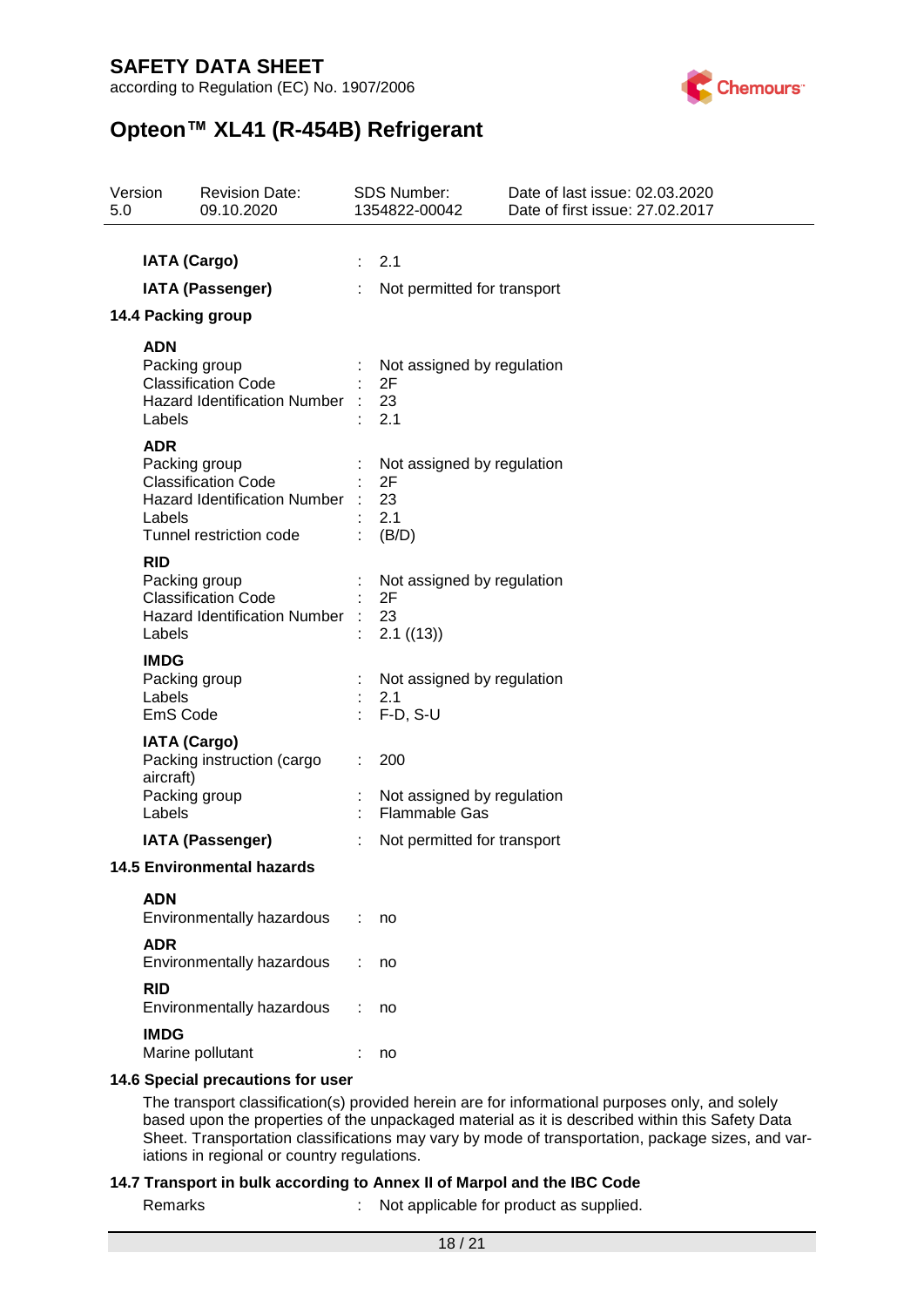according to Regulation (EC) No. 1907/2006



# **Opteon™ XL41 (R-454B) Refrigerant**

| Version | <b>Revision Date:</b> | SDS Number:   | Date of last issue: 02.03.2020  |
|---------|-----------------------|---------------|---------------------------------|
| 5.0     | 09.10.2020            | 1354822-00042 | Date of first issue: 27.02.2017 |

#### **SECTION 15: Regulatory information**

#### **15.1 Safety, health and environmental regulations/legislation specific for the substance or mixture**

| REACH - Restrictions on the manufacture, placing on<br>the market and use of certain dangerous substances,<br>preparations and articles (Annex XVII) |    | Not applicable |
|------------------------------------------------------------------------------------------------------------------------------------------------------|----|----------------|
| REACH - Candidate List of Substances of Very High<br>Concern for Authorisation (Article 59).                                                         |    | Not applicable |
| REACH - List of substances subject to authorisation<br>(Annex XIV)                                                                                   |    | Not applicable |
| Regulation (EC) No 1005/2009 on substances that de-<br>plete the ozone layer                                                                         | ÷. | Not applicable |
| Regulation (EU) 2019/1021 on persistent organic pollu-<br>tants (recast)                                                                             | ÷. | Not applicable |
| Regulation (EC) No 649/2012 of the European Parlia-<br>ment and the Council concerning the export and import<br>of dangerous chemicals               | ÷  | Not applicable |

Seveso III: Directive 2012/18/EU of the European Parliament and of the Council on the control of major-accident hazards involving dangerous substances.

|                        | Quantity | Quantity 2      |
|------------------------|----------|-----------------|
| <b>FLAMMABLE GASES</b> | 10 t     | 50 <sub>1</sub> |

#### **Other regulations:**

Take note of Directive 94/33/EC on the protection of young people at work or stricter national regulations, where applicable.

#### **15.2 Chemical safety assessment**

Chemical Safety Assessments have been carried out for these substances.

#### **SECTION 16: Other information**

| Other information | Opteon™ and any associated logos are trademarks or copy-<br>rights of The Chemours Company FC, LLC.<br>Chemours™ and the Chemours Logo are trademarks of The<br>Chemours Company.<br>Before use read Chemours safety information.<br>For further information contact the local Chemours office or<br>nominated distributors. |
|-------------------|------------------------------------------------------------------------------------------------------------------------------------------------------------------------------------------------------------------------------------------------------------------------------------------------------------------------------|
|                   | Items where changes have been made to the previous version<br>are highlighted in the body of this document by two vertical<br>lines.                                                                                                                                                                                         |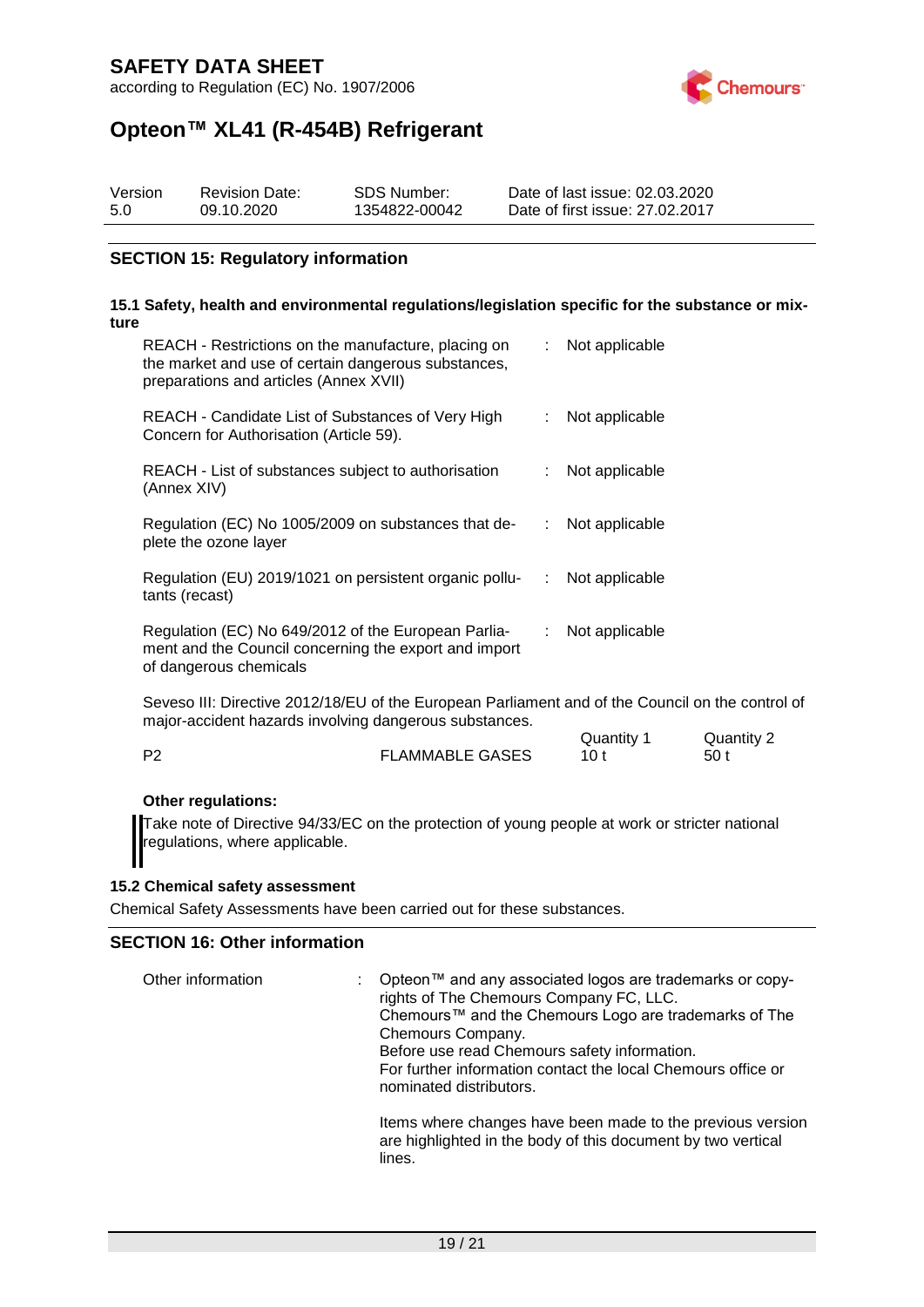according to Regulation (EC) No. 1907/2006



## **Opteon™ XL41 (R-454B) Refrigerant**

| Version<br>5.0   | <b>Revision Date:</b><br>09.10.2020 | <b>SDS Number:</b><br>1354822-00042 | Date of last issue: 02.03.2020<br>Date of first issue: 27.02.2017 |
|------------------|-------------------------------------|-------------------------------------|-------------------------------------------------------------------|
|                  | <b>Full text of H-Statements</b>    |                                     |                                                                   |
| H <sub>221</sub> |                                     | : Flammable gas.                    |                                                                   |
| H <sub>280</sub> |                                     |                                     | : Contains gas under pressure; may explode if heated.             |

| Full text of other abbreviations |  |                        |  |  |  |
|----------------------------------|--|------------------------|--|--|--|
| Flam. Gas                        |  | : Flammable gases      |  |  |  |
| Press, Gas                       |  | : Gases under pressure |  |  |  |

ADN - European Agreement concerning the International Carriage of Dangerous Goods by Inland Waterways; ADR - European Agreement concerning the International Carriage of Dangerous Goods by Road; AIIC - Australian Inventory of Industrial Chemicals; ASTM - American Society for the Testing of Materials; bw - Body weight; CLP - Classification Labelling Packaging Regulation; Regulation (EC) No 1272/2008; CMR - Carcinogen, Mutagen or Reproductive Toxicant; DIN - Standard of the German Institute for Standardisation; DSL - Domestic Substances List (Canada); ECHA - European Chemicals Agency; EC-Number - European Community number; ECx - Concentration associated with x% response; ELx - Loading rate associated with x% response; EmS - Emergency Schedule; ENCS - Existing and New Chemical Substances (Japan); ErCx - Concentration associated with x% growth rate response; GHS - Globally Harmonized System; GLP - Good Laboratory Practice; IARC - International Agency for Research on Cancer; IATA - International Air Transport Association; IBC - International Code for the Construction and Equipment of Ships carrying Dangerous Chemicals in Bulk; IC50 - Half maximal inhibitory concentration; ICAO - International Civil Aviation Organization; IECSC - Inventory of Existing Chemical Substances in China; IMDG - International Maritime Dangerous Goods; IMO - International Maritime Organization; ISHL - Industrial Safety and Health Law (Japan); ISO - International Organisation for Standardization; KECI - Korea Existing Chemicals Inventory; LC50 - Lethal Concentration to 50 % of a test population; LD50 - Lethal Dose to 50% of a test population (Median Lethal Dose); MARPOL - International Convention for the Prevention of Pollution from Ships; n.o.s. - Not Otherwise Specified; NO(A)EC - No Observed (Adverse) Effect Concentration; NO(A)EL - No Observed (Adverse) Effect Level; NOELR - No Observable Effect Loading Rate; NZIoC - New Zealand Inventory of Chemicals; OECD - Organization for Economic Co-operation and Development; OPPTS - Office of Chemical Safety and Pollution Prevention; PBT - Persistent, Bioaccumulative and Toxic substance; PICCS - Philippines Inventory of Chemicals and Chemical Substances; (Q)SAR - (Quantitative) Structure Activity Relationship; REACH - Regulation (EC) No 1907/2006 of the European Parliament and of the Council concerning the Registration, Evaluation, Authorisation and Restriction of Chemicals; RID - Regulations concerning the International Carriage of Dangerous Goods by Rail; SADT - Self-Accelerating Decomposition Temperature; SDS - Safety Data Sheet; SVHC - Substance of Very High Concern; TCSI - Taiwan Chemical Substance Inventory; TRGS - Technical Rule for Hazardous Substances; TSCA - Toxic Substances Control Act (United States); UN - United Nations; vPvB - Very Persistent and Very Bioaccumulative

#### **Further information**

| Sources of key data used to | Internal technical data, data from raw material SDSs, OECD |
|-----------------------------|------------------------------------------------------------|
| compile the Safety Data     | eChem Portal search results and European Chemicals Agen-   |
| Sheet                       | cy, http://echa.europa.eu/                                 |

| <b>Classification of the mixture:</b> | <b>Classification procedure:</b> |                                     |
|---------------------------------------|----------------------------------|-------------------------------------|
| Flam. Gas 1B                          | H221                             | Based on product data or assessment |
| Press. Gas Liquefied gas              | H280                             | Based on product data or assessment |

Items where changes have been made to the previous version are highlighted in the body of this document by two vertical lines.